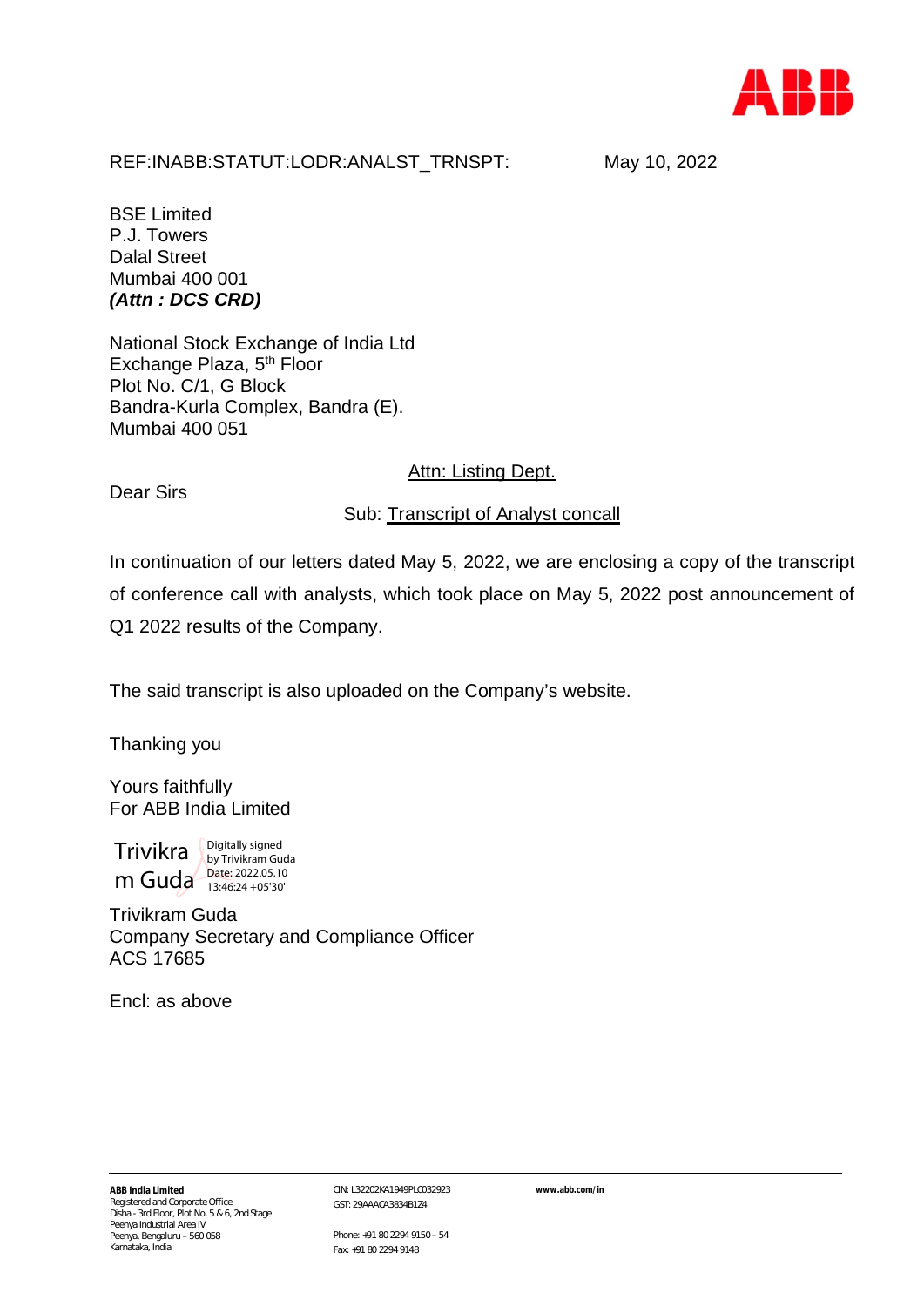

## ABB India Limited's Q1 CY2022 Earnings Conference Call

**May 05, 2022**

**MANAGEMENT: MR. SANJEEV SHARMA – MANAGING DIRECTOR, ABB INDIA LIMITED MR. TK SRIDHAR – CHIEF FINANCIAL OFFICER, ABB INDIA LIMITED MR. SANJEEV ARORA – PRESIDENT, INDIA, MOTION BUSINESS MR. G BALAJI – LEAD, PROCESS AUTOMATION DIVISION, ABB INDIA LIMITED**

,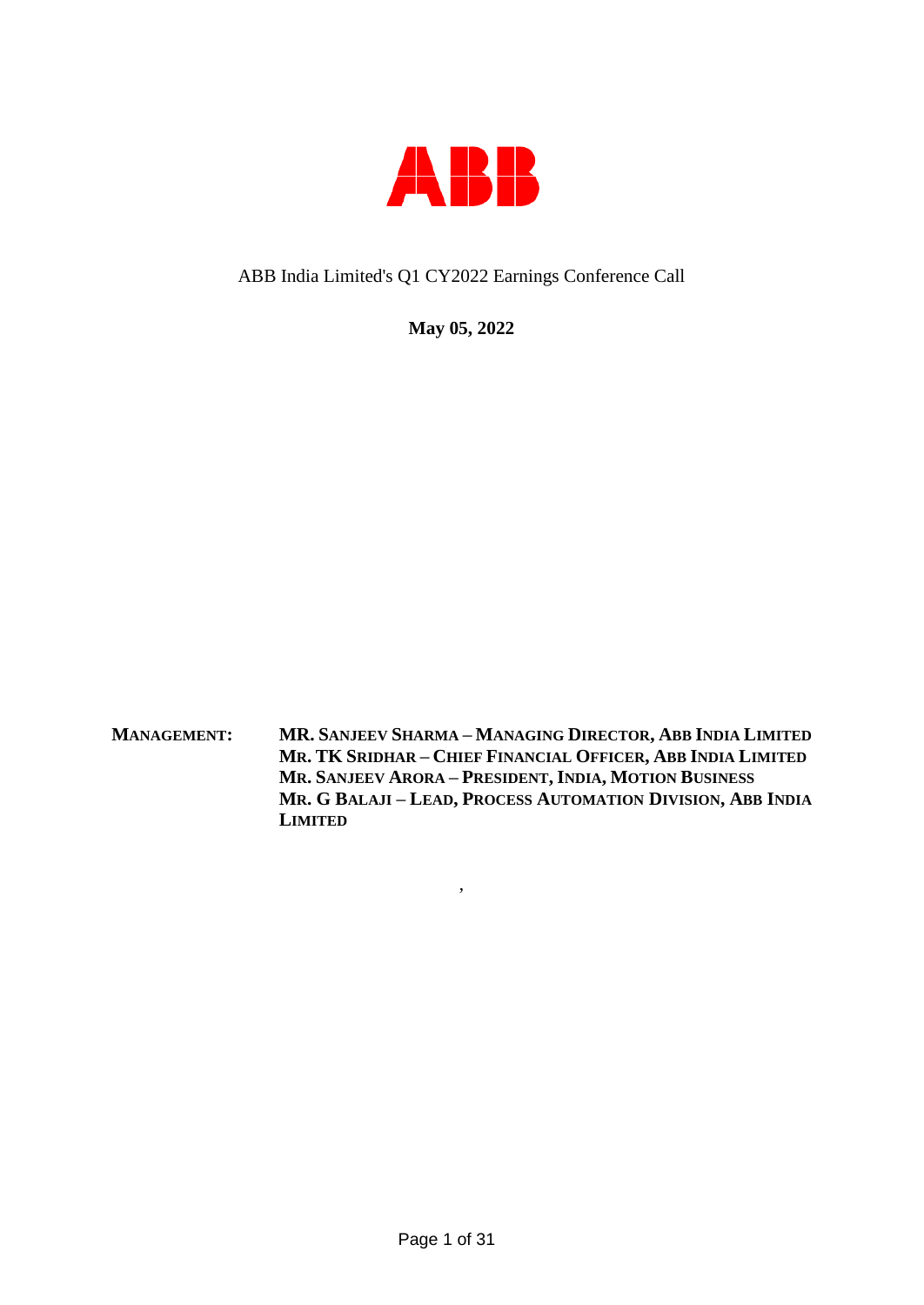

- **Moderator:** Ladies and gentlemen, good day and welcome to ABB India Limited Q1 CY'2022 Earnings Conference Call. As a reminder, all participant lines will be in the listen-only mode and there will be an opportunity for you to ask questions after the presentation concludes. Should you need assistance during the conference call, please signal an operator by pressing '\*' then '0' on your touchtone phone. Please note that this conference is being recorded. Please note that unauthorized recording of this call is strictly prohibited. The recording will be made available on the company's and SEBI's website subsequently. I now hand the conference over to Mr. T K Sridhar, Chief Financial Officer of Abb India Limited. Thank you and over to you sir.
- **TK Sridhar:** Thank you, Faizan. A very good afternoon to all of you to the Q1 2022 Analyst Call where we will definitely discuss about performance and the overall initiatives what the company is taking. So, I have with me on the call, Mr. Sanjeev Sharma -- Managing Director of ABB India Limited, Sanjeev Arora -- President for Motion business in India, and G Balaji, Process Automation Division Lead. Subrata Karmakar who is in the Robotics and Kiran Dutt who leads the EL business are not able to join this call because of their customer engagement, but we will be able to handle any queries with respect to their business within ourselves, right. So, thank you very much.

I'll now hand over the call to Sanjeev to take us through what happened in Q1 and later on with the financial results is what I would explain a bit more, right. Over to you, Sanjeev.

**Sanjeev Sharma:** Thank you, Sridhar. Good afternoon, everyone. Thanks for joining in this first quarter of this year. I'm quite pleased to report the numbers as well as the developments that took place around ABB. We also had the AGM this morning which was concluded at about 1 p.m. today. Very good interest from the shareholders with respect to the development they saw in 2021 and we see that continuity in this year as well.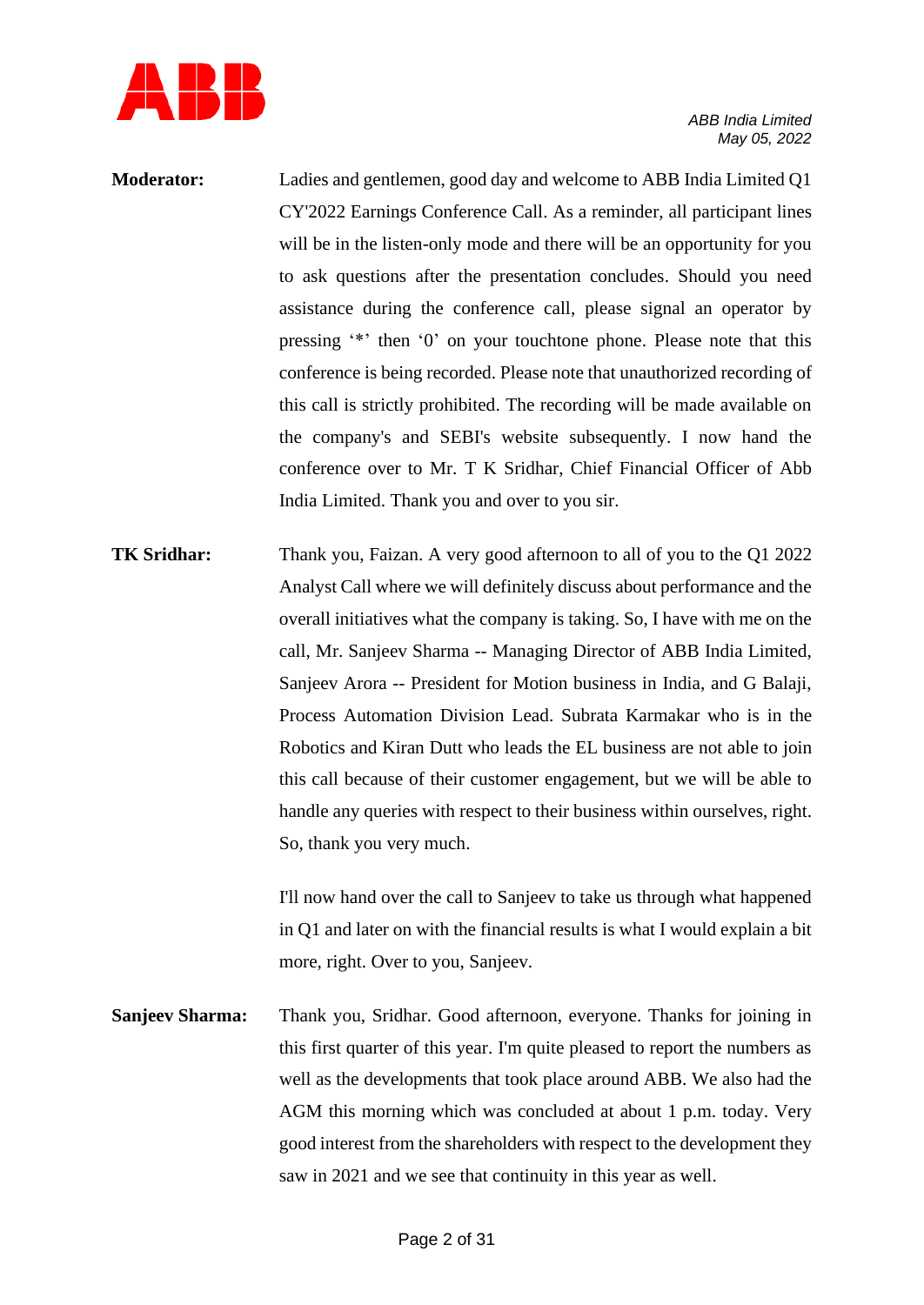

To give you some highlights, we had the strongest base order growth in our first quarter of calendar year; orders were up 26%, revenues were up 21%. We improved value offerings and our operational efficiencies led to double digit PBT percentage before exceptional items. And also, we went ahead and voluntarily published our Business Responsibility and Sustainability Report, (BRSR) 2021 as early adopters, and if you had a chance to look at it, if not please, have a look at it, it will show you detailed insights into what ABB and its teams have done in last one and a half years. We have been taking a lot of initiatives in this area and now we have the recognition and conclusion of those initiatives and we really are pleased in terms of how our campuses and our locations have developed, and also how we are helping our customers to be more environmental-friendly with their establishments because our product portfolio is in the sweet spot of energy efficiency and it's in the sweet spot as an enabler for customers to also realize benefits around their ESG agenda. We continue to maintain a solid cash position and it continues to strengthen.

When we look into the overall business construct, we have strong short cycle orders which means good for cash flow because the conversion of orders to revenues to cash is quick and that's something we continue to enjoy in our balance sheet.

The market segment focus and you may have heard me say this before. We have 20 distinct business divisions; each one of them have their own business model, but all of them are exposed to about 23 market segments in the market and these 23 market segments represent the strength of Indian economy and the activity. Some of the market segments are cyclical, some of them are long-term trends and we have continued to participate there with focused channels, focused OEMs, focused integrators and also our direct efforts in the marketplace, and we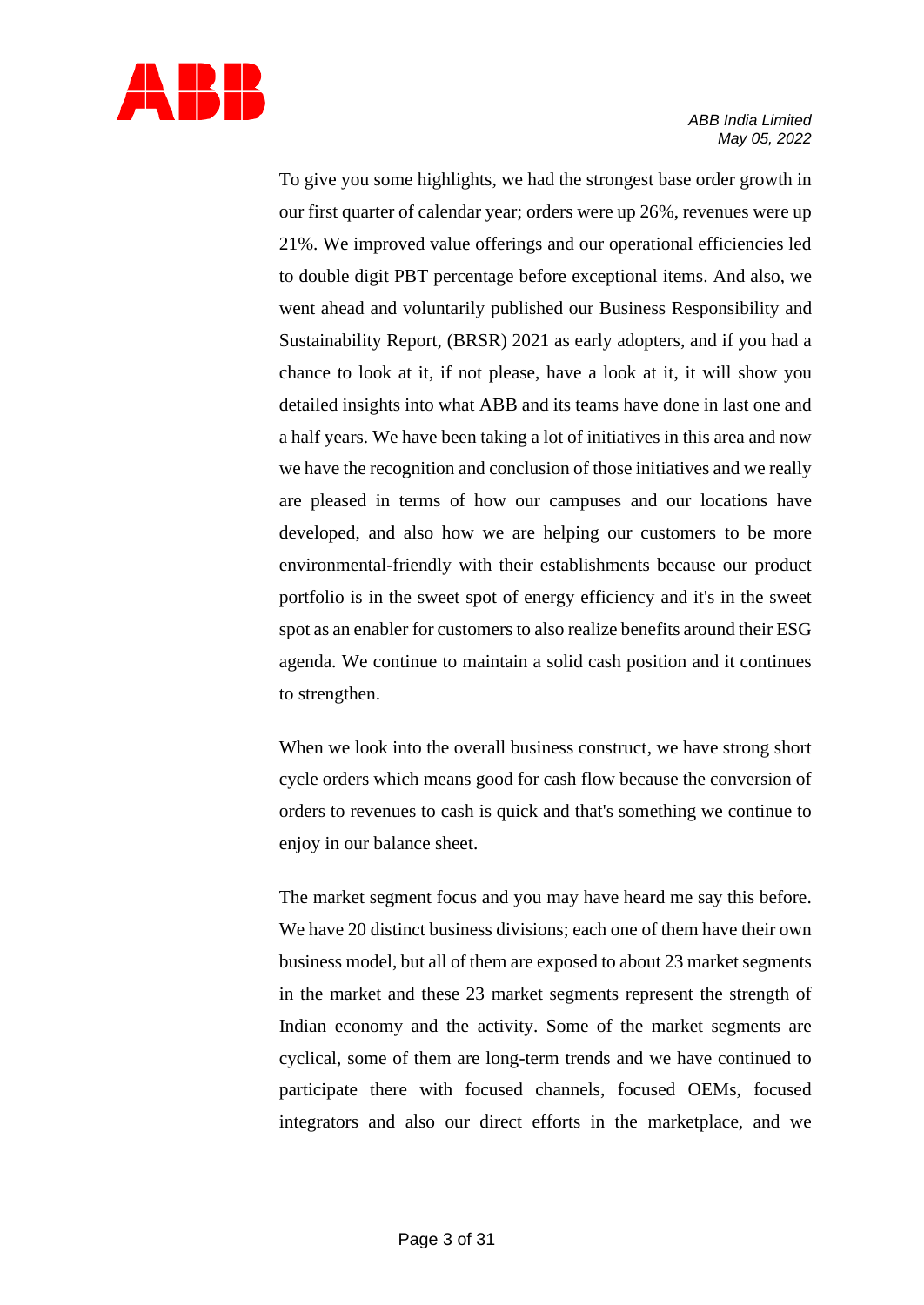

continue to see penetration across geographies as well as in the market segments.

We had a fine time addressing our export obligations, wherein we help our group to cater to certain markets wherein group thinks that the Indian operation can support them to support customers outside India, and that saw a good traction of plus-33%.

Services order, which again is a backbone of our installed base we have created over last 70-plus years of manufacturing in the country. That continues to draw strong support from our customers in terms of maintaining reliability, availability, maintainability, and serviceability of the assets which customers have deployed.

And also are not dependent anymore on core sector unlike five six years back, wherein either the core sector was up or and we were up with them our core sector is down and we were down with them but now we have a much more broad-based offerings across the market segments which are not only large industries but also medium-size industries and also upcoming industries like data centers, F&B and others and also the expansion of automotive and ancillaries in EV and other spaces. So, our offerings are really broad base. And not only we carry them ourselves, but also our partners are helping us to penetrate on the deeper side of the market.

Process industries and optimization remains the theme and we see an uptick in this area wherein steel industry, cement industry, chemical, oil and gas industry and many other associated process industries, we see that apart from the OPEC's-led investment in last years, we are seeing some solid projects forming in front of us in coming quarters.

To give you a flavor of some of the orders that we kind of secured and supporting different segments. So, I think the take away of this slide is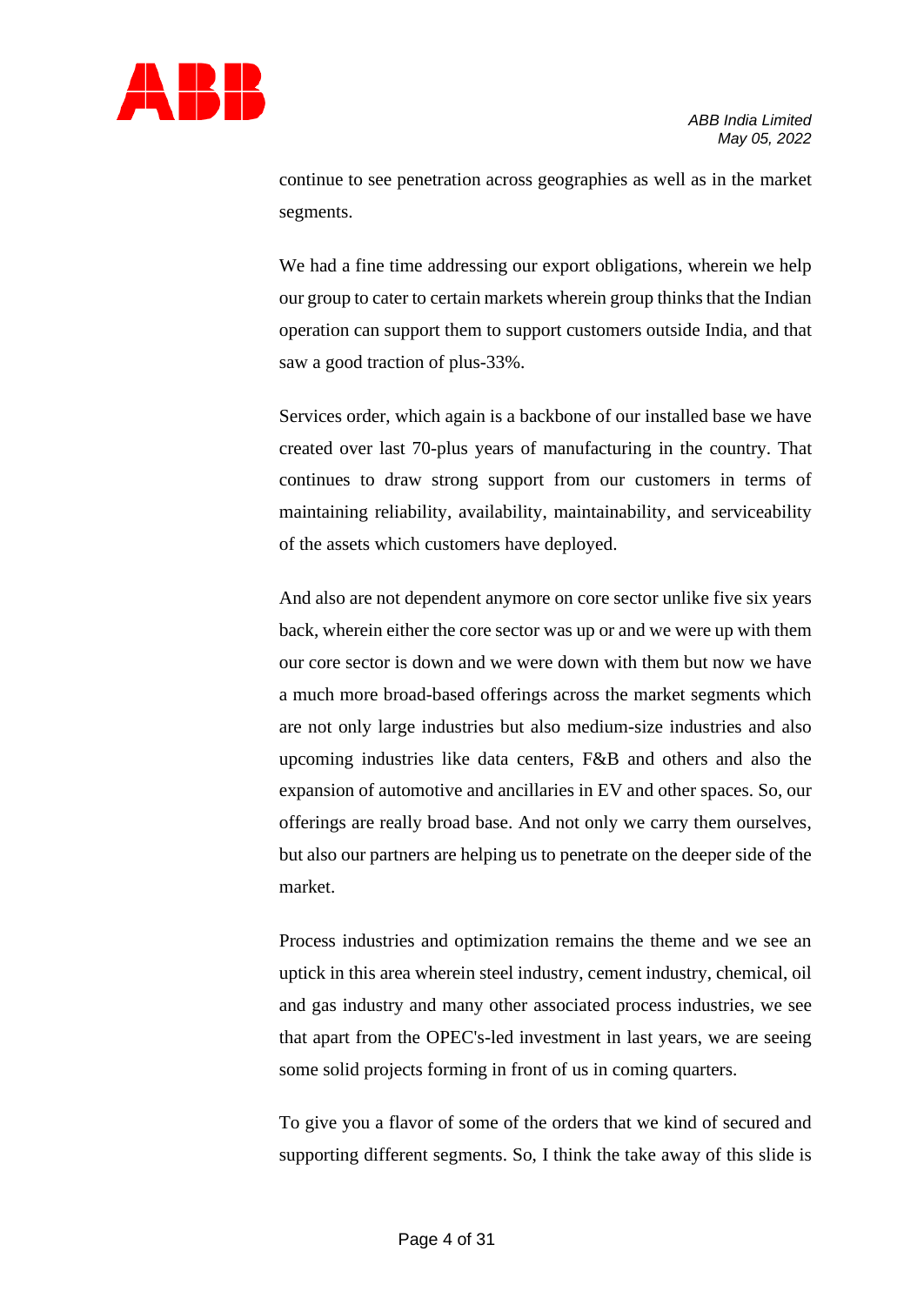

how diverse our applications and the locations are. So, rectifiers for natural resources is one of the major companiesin this area. We typically will not name the customer unless we have pre-agreed with the customer that we can expose their name, we don't typically mention it. If any one of you have a very high interest, then we have to somehow take the approval from the customer before we can talk about it.

For tire industry expansion, we are helping and also upgradations, robotics for electronics major and again, this is another testimony that as the electronic manufacturing expands, our robotics offerings are going beyond the automotive sector is going into food and beverage, it is going into logistics, warehousing and also electrification in the highclass IT campuses in Hyderabad, complete electrification and around the IT campuses, they find our reliable solutions.

And, of course, we recently announced in the month of April, a new expanded digital substation products and system factory in Baroda. It's a state-of-the-art well organized and very productive facility compared with any facility you can come across globally. I think that investment is paying us well and we have some new product lines also which are being added there.

We continue to expand our LV Motors market position. And also, one of the key ingredients for our expansion of market in the LV motors is continue to expand our offerings in our portfolio. Our customers and the channel partners benefit from a much wider range of products from us and that's something which goes with part of the core of Indian growth story. So, these are the kind of some numbers that give you a flavor of our exports and services expansion in absolute numbers.

On the ESG framework especially the environmental, social and governance, we have adapted our group's 2030 target based on SDGs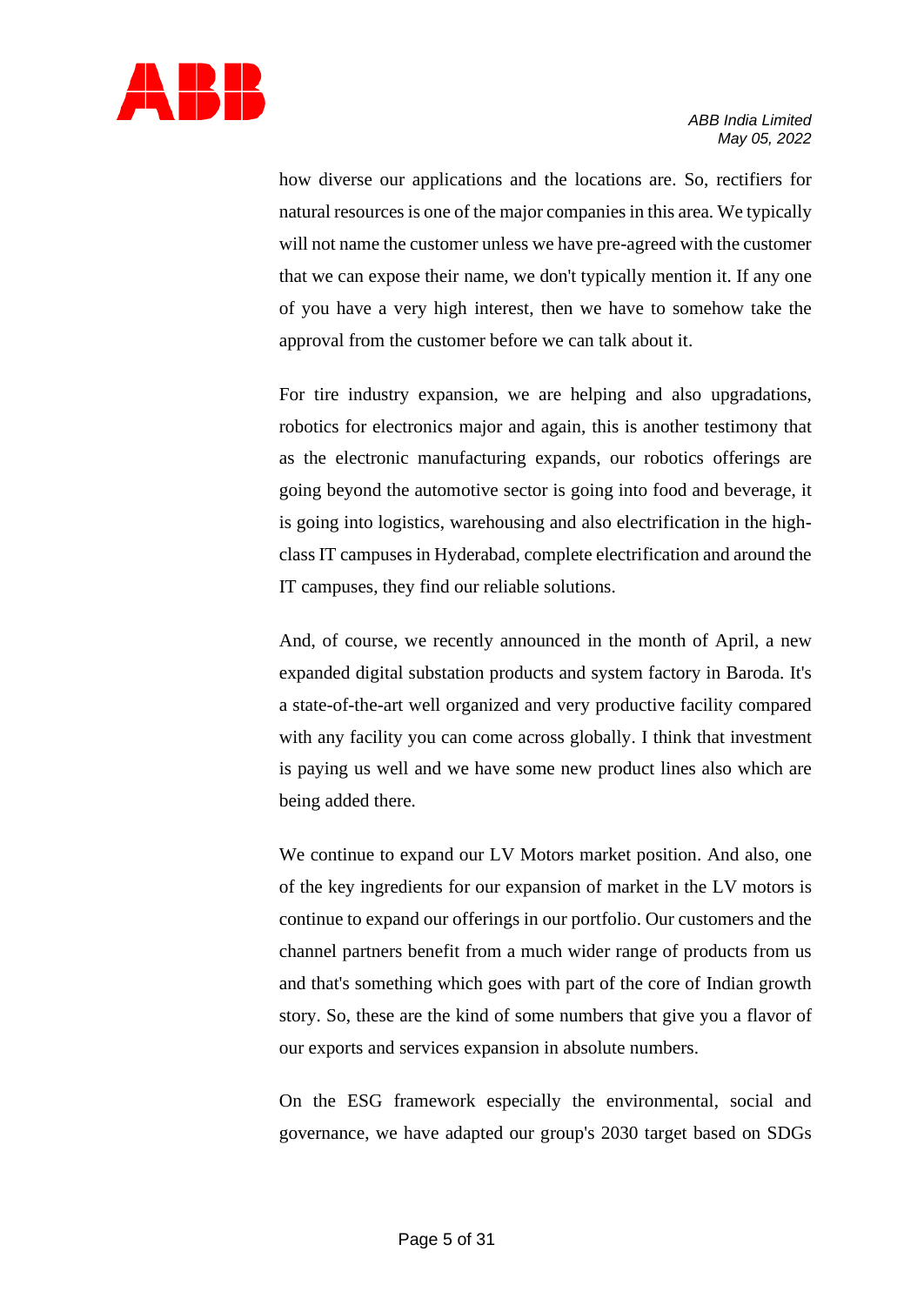

and then we combined it with the Indian flavor of BRSR and national ESG requirement and we have created ABB India ESG focus area.

We have a 10-point agenda, right from green infrastructure to renewable energy, water conservation, material conservation, stakeholder engagement, renovation by diversity and inclusive board. And this is something you can also find very solid evidence how we do it in details in BRSR Report. So, I will really encourage you to look at it and we'll be very happy to get your feedback because this is one area we continue to engage and continue to develop. And we call it as a program as sustainability in practice. We don't talk about sustainability as an intellectual pursuit. What we talk about is that in last one and a half years, we were focused on working in certain area. Once we have achieved it, then only we talk about it. And the evidence here, you can see, we have six locations; Nelamangala in Bangalore, Faridabad, Haryana, Peenya, Bangalore, Nashik in Maharashtra, Disha building which is our corporate office, and our business office in Bangalore and Maneja in Gujarat.

In the month of December and January we got all these certifications which are essentially the green certification. So, Nelamangala and Faridabad has Platinum Certification, Peenya and Nashik got Gold and Disha Building which is our corporate office is the Lead Gold Certification. I think most of you are aware of it, but what it really means Platinum Certification by IGBC means, it's a World-Class Excellence Facility at the Campus level, Gold means it's a National Excellence Facility and Lead Gold means it's again a National Excellence Facility.

And underlying elements apart from a very strict criteria of reaching this certification, we can very proudly tell to our customers as part of their supply chain, you have a Green Campus which supplies you product and it also adds to our customers credentials who are very increasingly is ESG-conscious as we go forward. And this also gives us a lot of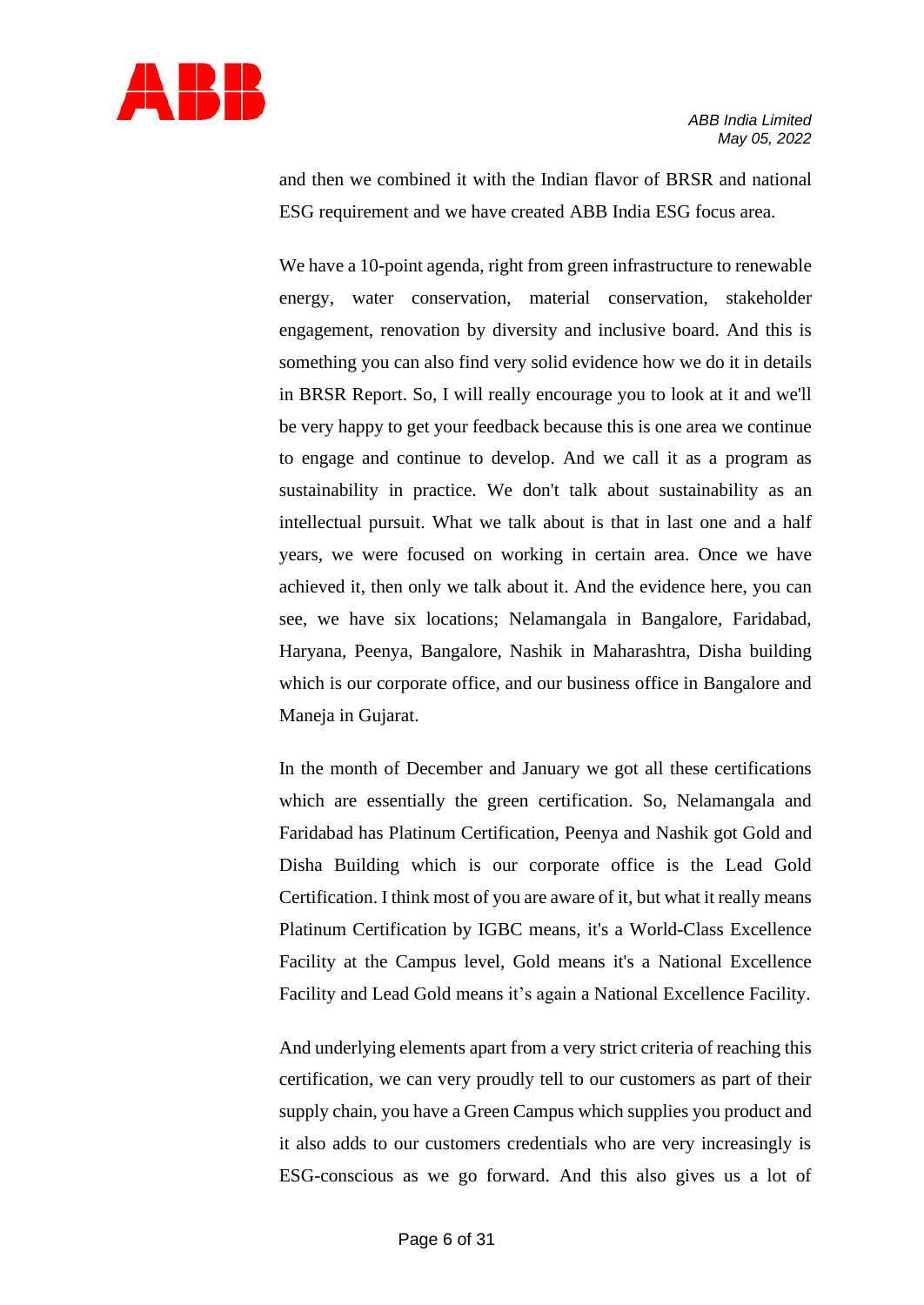

credibility when we want to supply to new markets outside India especially in Europe. You can talk a lot, you can make a lot of power points in terms of how good you are, but European customers are very sensitive on the Green Agenda, and if you have the products and solutions being developed in a Green Campus and facilities and the consciousness of the management and the factory is to be very conscious about ESG Agenda. You always get look good credibility with the European and other customers who we are increasingly serving to our locations in the country.

We have reached already in 2022 100% renewable energy in all our campuses. And this is something if you recall my last year's presentation, it was not the case, but since we had a very focused effort we can declare, we have 100% RE achieved. We are working towards 100% energy productivity and these are the targets for each location. Waste rise recyclability is above 90% in most locations and we have committed to be a zero waste to landfill target which we will achieve over a period of time.

We have a target for water net zero reduction target. We have been already declared as a water positive, net positive unit for Nelamangala which is certified by TERI Index of 1.24, that means we pump in more water in the ground as a contribution to the mother earth relative to what we consume in it. so there are a number of techniques and technologies which we have invested which captures water and also conserves water when we use it and also it recycles the water in around the campus. Other locations will also reach water positivity. Already, the projects are being implemented. So, every time we have a discussion you will see this thing changing. Our Peenya campus from where I am calling you today, we have already achieved the single use plastic usage free campus and that's something we will also implement in all the locations.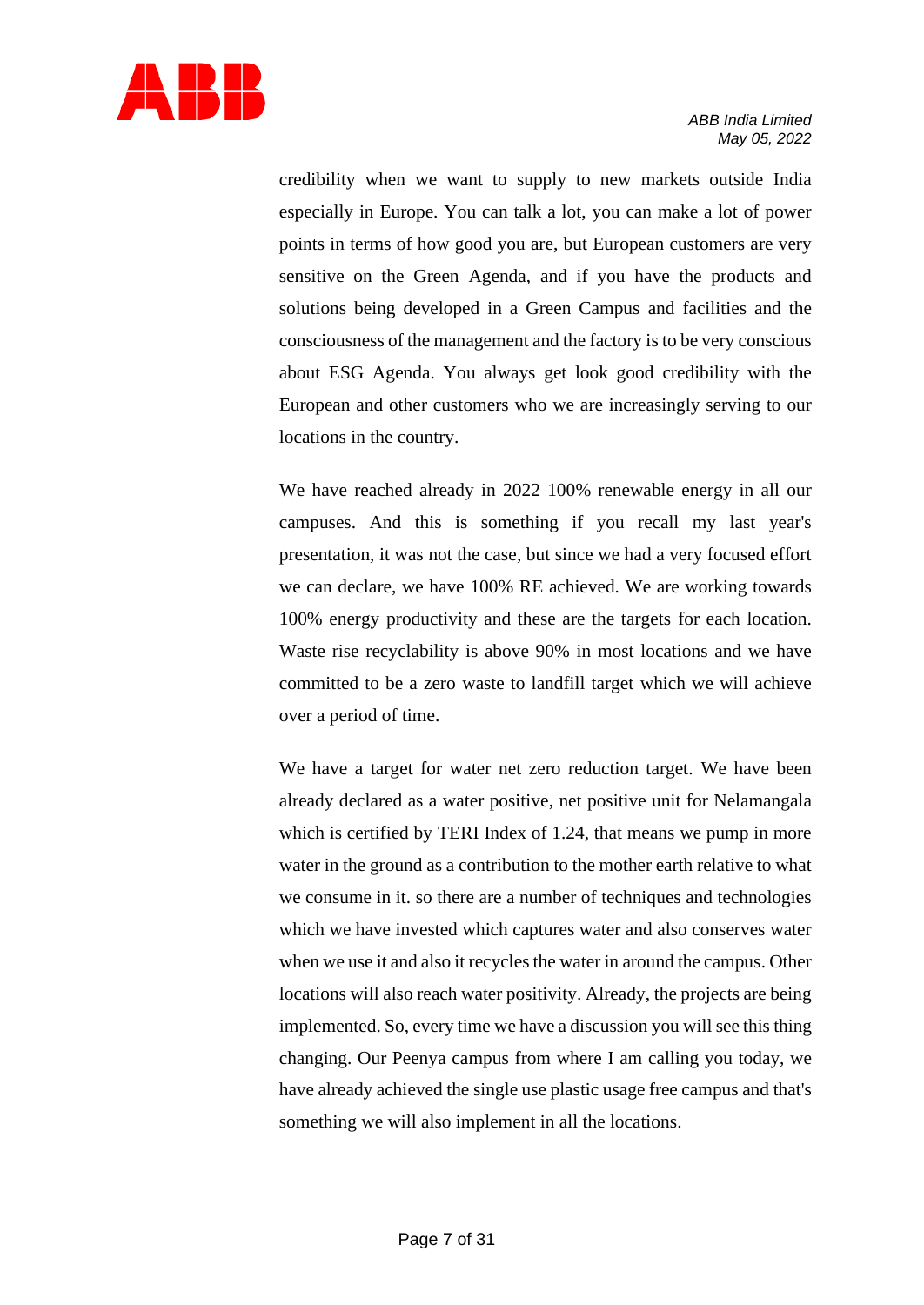

So, that's what our sustainability in practice means. We will not talk about something which we want to do way out, but we will tell you that the direction, but I think we'll continue to share with you how we achieve it and how we continue to do it and we would like to stay really ahead of the call not only at India level even at a global level among the network of locations we have around the company.

Our focus on social impact area. We have the locations where we are present. We like to make sure that there's a positive impact we create around the communities, for example, in Peenya, we are in an industrial area and the infrastructure of roads, pavements safety for women, lighting, we found that was less than desired around the campuses and we collaborated with police, traffic police with BBMP, which is the municipal committee, and fire department. Wnd we have improved the road infrastructure and I think it is world-class road infrastructure, segregated pathways for young women and young men to walk freely, not walking and criss-crossing in the traffic, and it's very a structured way for people to navigate themselves through the industrial area. We have created this as a kind of catalytic project as an example for authorities as well as for the other industries in the area and we are finding that the people are getting inspired to take up similar project.

Likewise, we continue to support health benefits for the communities in Peenya, Nelamangala, Vadodara, Nashik and Faridabad wherein our health vans go to the rural areas, wherein people are wanting more support and we continue to provide them a health medical facility. We wish we continue to expand this faster because the feedback we have is that people really benefit from this since there are a lot of people who are not able to access the health services otherwise.

We are working with Lila Poonawalla Foundation. We are running a Scholarship Program for 200 young women. They will be sponsored for four years of engineering. They come from backgrounds of either the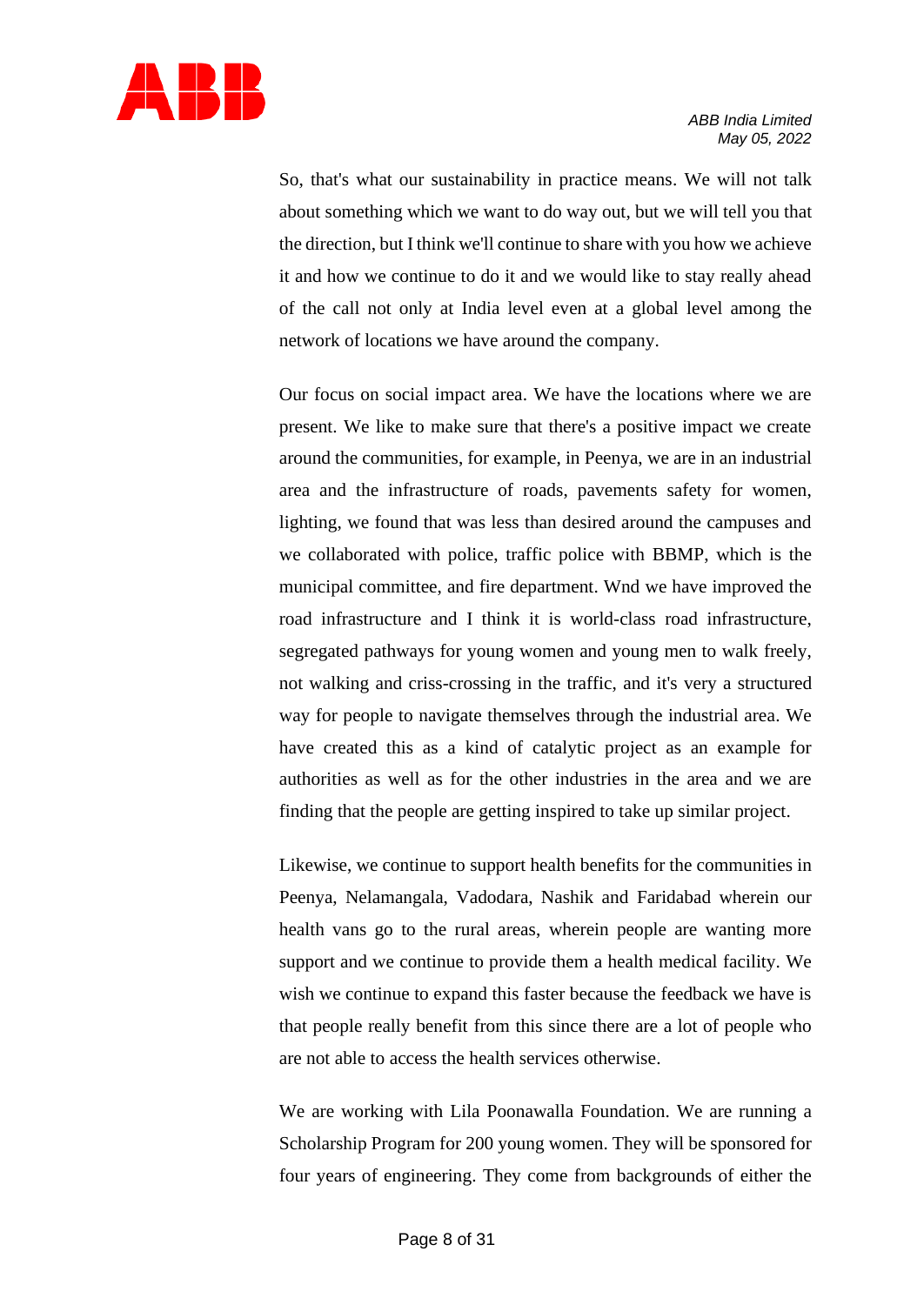

single parents, having very low income in the family, but they are meritorious students, we have selected with a very strict criteria and we also put a lot of efforts making sure that they are mentored through their four years of engineering. We also provide them internship with their certain selectivity and also later on jobs and release them in the marketplace as very well-developed engineers so that their income which will really boost their family income whether the mother or father who have raised them. So, we feel very good about such programs because we feel in a small way we make a difference, and as our volumes as well as profits expand, we'll continue to expand these programs for them.

Again, we do the National Science Day. We try to evoke stem knowledge among the women as well as young boys so that more and more engineers are available to us and likewise in Nelamangala, we are also upgrading a hospital, which was in not so desirable position, but then, we are doing it to a very high standard so that the communities around our locations are able to get that benefit.

Same way, just to give you a business flavor, 85% of our business comes from these market segments. The dark green and light green are the ones which are growing at  $+15\%$ ,  $+10\%$  and the yellow or the orange one is sub-10%. But if you really look into the budgetary provisions, you will see that then the budgetary provision, even the orange areas are getting boost and there will be a cycle of investment in those area. I believe we are well covered with our portfolio as well as our exposure to different market segments and we continue to deepen our engagement with the customers underlying these segments.

Now, it is time for financial highlights and I hand it over to our CFO, Mr. TK Sridhar. Over to you, Sridhar.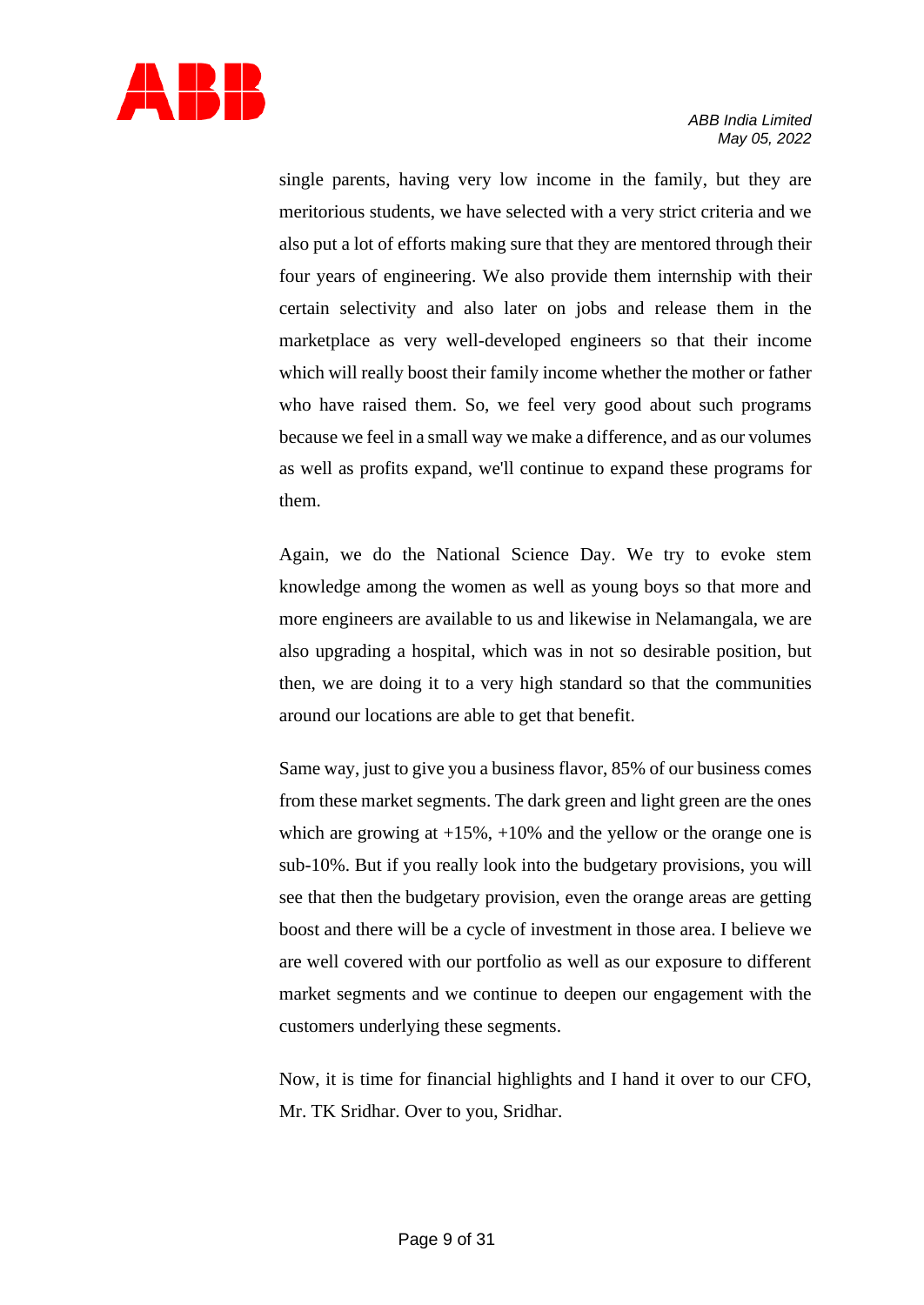

**TK Sridhar:** Thank you very much for giving an overview of what's happening on topics which are non-finance. So, now we come to really a hardcore of how we have performed in Q1.

> First of all, this quarter again was a very critical and solid performance on ground. So, talking about orders which is Rs.2,300 crores roughly and this is sort of a quarter which has probably given the highest of the orders. Why I say so because it's all coming from base order. Even when we compare with Q4 '21, we have a base order of Rs.1,936 crores and this is fully made up of base order. This is a clear indication of the customer connect and our penetration to tier-2, tier-3 cities are really working and the underlying demand situation is reviving. This is just to take a clue from what Sanjeev was saying about the LO areas which have been sluggish, we have started to look at investments in their area of expansions as well. So, all the divisions across ABB, so we have 20 divisions working presently in India. So, all of them have sort of posted the growth. This is something which is for the first time I have seen the first quarter coming up with these numbers.

> Revenues has also grown up by 21%, that's what you see compared to the previous year, but whereas compared to the previous quarter which is sequentially we have slightly low by 6% is negative. And I think that's more from the point of view of how the scheduling is done for execution.

> When it comes to profit before tax, we look at what is profit before exceptional items. That is key because that is what is going to be consistent and that's where our focus needs to be, while the exceptional items will take care of one of topics which has to be dealt in a number for strategic elements. So, I think this is something which has reflected the better profitability, is reflecting the fact that capacity utilization is throwing up the positive number and also we did have some challenges in the market in terms of commodity price increases and sometimes in terms of FOREX as well. What the business has done is about to pass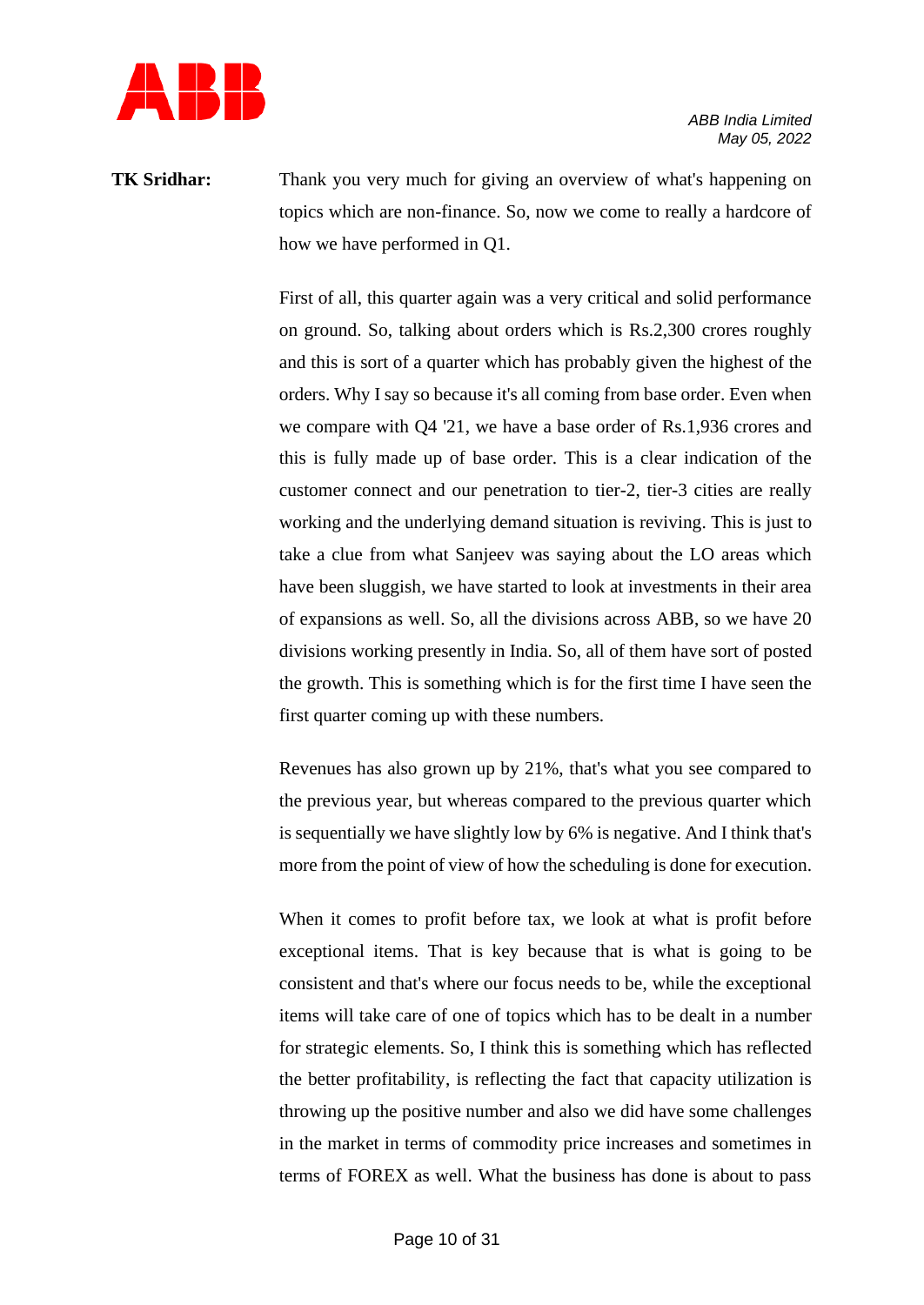

on this particular impact to the market, because we have very less of orders which are probably having a variation clause, because we don't have projects, we are more in the short cycle businesses, and that is something what we have to necessarily pass on this commodity impact and impact of the business and that's what the business has done to remain profitable.

We have a solid order backlog of Rs.5,230 crores and that's something which we see will be executable in the coming quarters and we have sort of arranged ourselves to deliver them on time, without any disruptions, which is in our control. So, cash collections remain steady. So, our DSOs have reduced compared to Q4 2021. So, that's something what we have also continued to focus on.

What we have increased is around the inventory. So, inventories have increased in the company because that's more with respect to sourcing what has been done to stock the material, to meet the supply disruption challenges as well as to meet the execution timeline for the backlog which has already gone up. In other words, this is a very conscious buying which has been done by the unit to avoid any future surprises.

So, what could be the focus areas going forward? Definitely, we expect that there could be headwinds of supply chain disruptions and we must gear up for that and some parts of geopolitical impact, which we should also expect to continue.

So, while we do this, our focus on working capital, because cash is very important when you are seeing the growth, we need the cash to fuel the growth. So, that's something we will conserve, and we will build upon it, and we also expect there could be certain increases in expenses like freight, like travelling, etc., because the market is opening up and also the freight is also a player in the market with respect to availability of logistics constraints and the fuel prices.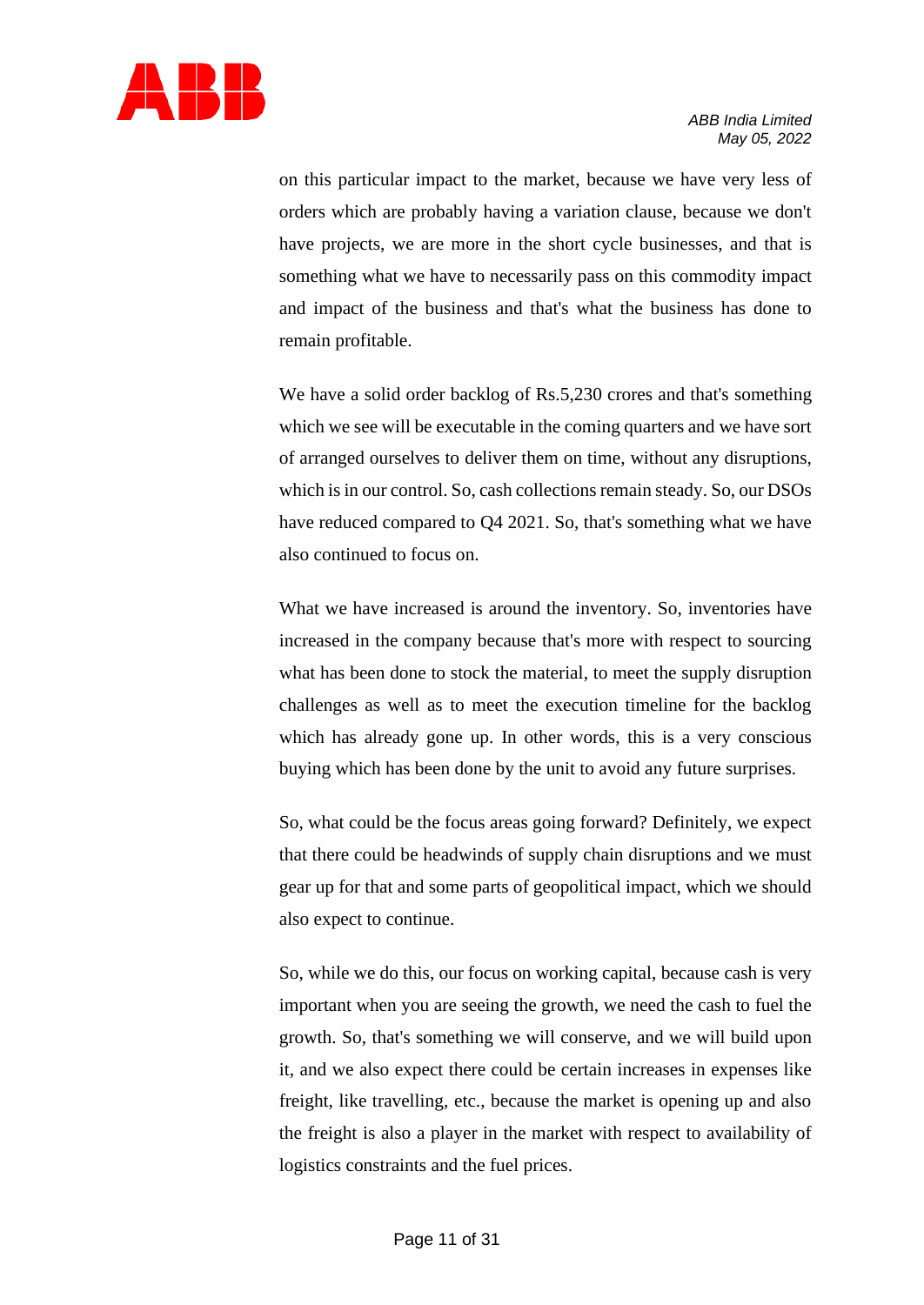

So, the exceptional items, I think as we had mentioned, we executed the sale of turbo charger business, a fully owned subsidiary. Rs.293 crores is the exceptional item what has been reported and we also accrued the tax on it on the capital gains at a 23%. So, that's reflected in the PAT percentage.

Next slide. This is where we stand with respect to how our P&L analysis looks like for the various elements. Material cost is remaining at 65.8% and as I told you this was contributed by three major factors: One, of course, the mix, which is definitely a key pack because both exports and services are better than the previous quarter. So, that is something which is important for us to know. And also, as we said, we did a price increase in the market and so that's also an important element.

And also, after we had certain issues in process automation earlier with respect to the projects, with the improvement and the processes I think their profitability is absolutely pretty much very strong without any surprises and top-class execution of projects is what we see, and that's held the material cost at steady level.

Coming to personal expenses, there is definitely a slight increase compared to the previous quarter same time and that's more because there is an impact of annual increments which comes in.

And a good news, because we performed extraordinarily well in 2021, the employees had got their full bonuses and in some businesses slightly more because they had outperformed the target and they had done well. So, it's good. And that's important for us to retain the employees and engage with them so that we have continued support from them in the delivery of numbers.

Other expenses has increased for the right reasons. One as I told you is about the volume-related expenses which is on the freight and topics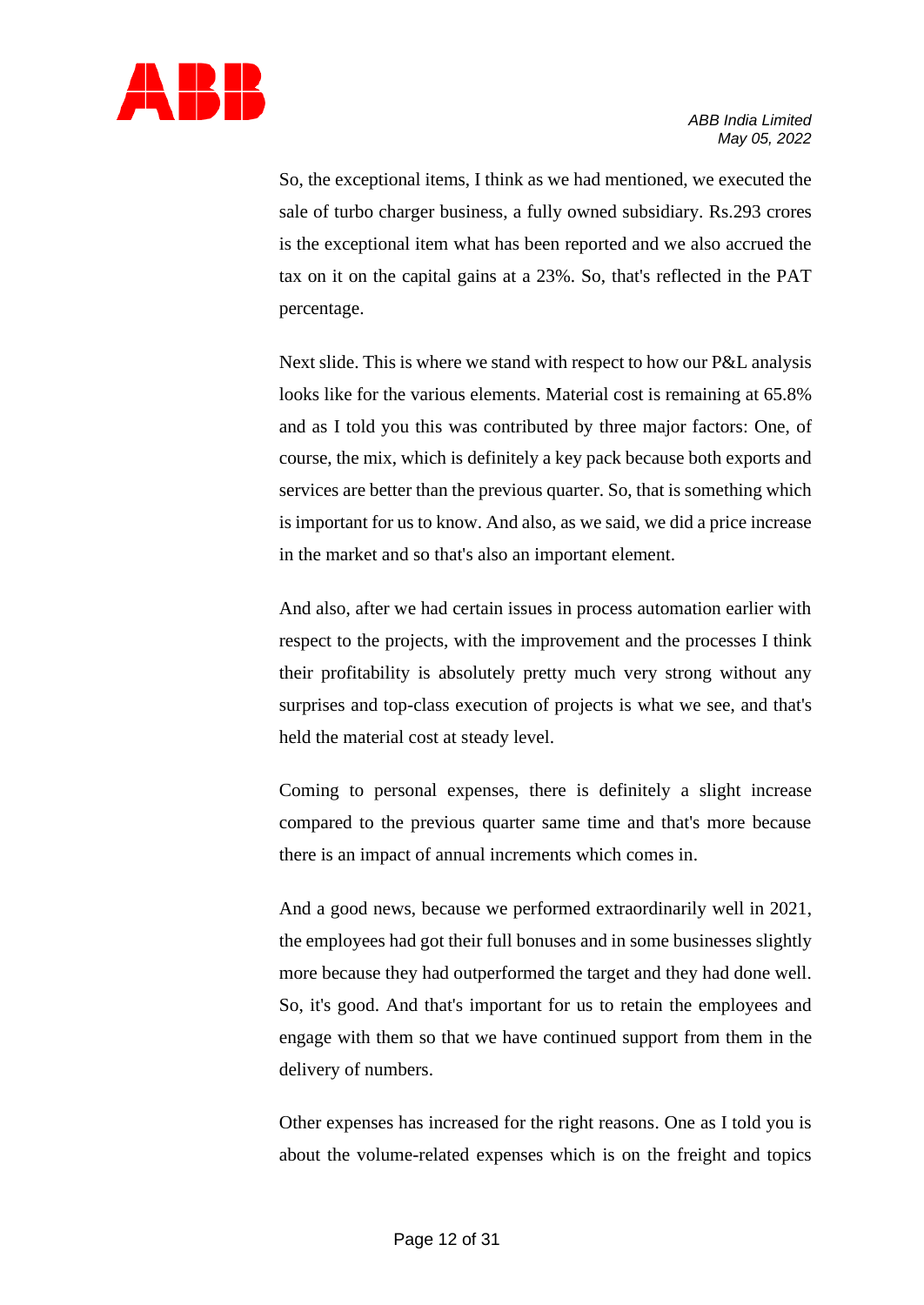

related to revenue, royalties and all these things increase is more driven by revenue. So, we are keeping a tight control on the fixed expenses which is very important which does not blow out because we're increasing in revenue. So, that's something which as an internal control topic which we hold the businesses responsible.

So, I think this is by and large. And good to see, compared to the previous quarter same time, we have a lesser positive impact of commodity variation, exchange variation as what we say, but despite that, we did 10.1% in PBT.

As we said in the last call and the previous calls as well, we would like to maintain a credible first level of profitability at PBT level of having a double-digit QoQ and YoY, and then that should sort of translate with the volumes what we tend to believe that would improve, it should translate into better profitability going forward. So, all the elements of course is something under purview everywhere.

Now, we do a bit of a quick dive into how the segment-wise numbers look like. Electrification: I would say, to be on a very lighter side, we promote healthy internal competition. So, we have motion and electrification as two businesses which comprise almost 75% of ABB India's turnover, well positioned to compete within themselves to be market leaders. So, we could see today electrification is now growing robustly at this point of time. So, we see a good order growth which is absolutely across all channels and segments that you have seen.

Revenues, I think because it's a short cycle business, so orders have to be converted to revenues and so that they reflected in the revenue growth. And profitability better because I think when the revenue kicks in, they're the best people to get because of being a product business they get the full advantage to the bottom line, and also we did a bit of a price increase.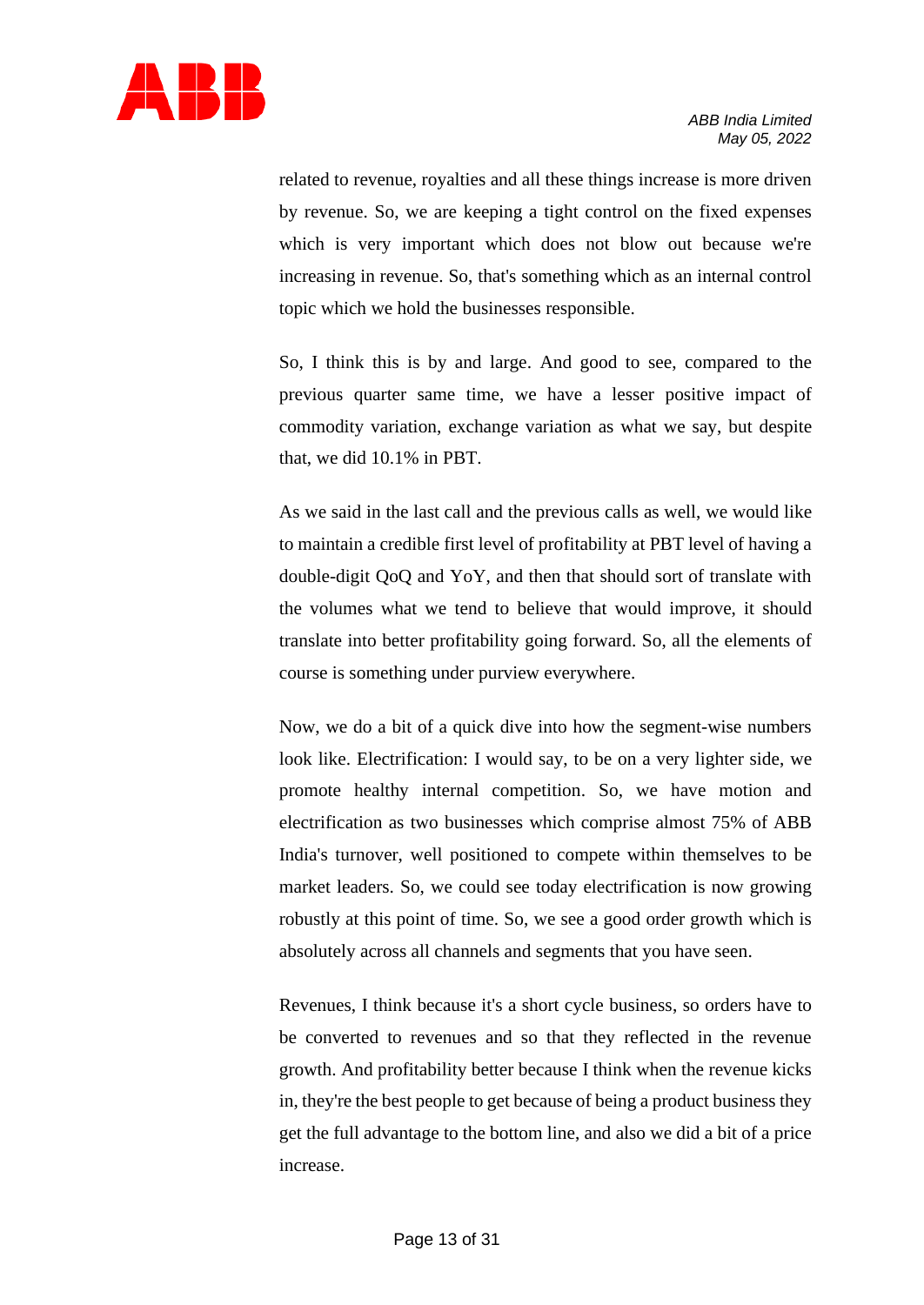

We come to the next slide, which is motion. So, again, a very strong performance. I think motion, as I said, a jewel in the crown of ABB in India. They are consistent performers when it comes to performing in the market as well as in the profitability. They have a solid backlog so that should be converted to revenue in the coming quarters and I think they also have a good contribution of the channels and they are leading on the export side of it, so they have got allocations to various of the market compared to the previous year. So, that's something which is growing with especially the large motors business.

Revenues are a fallout of a better order what we have. The profitability is better than previous years, fueled by mix and improved price realization.

Process Automation, as we all should know, is project businesses, and that is dependent on the decision what the customer would do in the timing. So, they did but their base volumes were pretty strong; \$460 million, Rs.160 crores is definitely higher. If I look at Rs.770 crores that had an element of Rs.350 crores of a large order and if you remove that, so they have actually maintained the base orders and a good healthy sort of service and then order mix they have taken. I think they would definitely scale up the revenues going forward because they have a backlog which will attribute and that is more in line with the project schedule which would fall in place.

Robotics did a kick-up in this particular quarter. They did get some good orders in the market and we believe that this is a small and sweet business which will keep growing fast and that's something which we are watching out how this would pan out going forward.

But in terms of capacities I would say that we are now working in quite a few plants and double shifts. So, as and when we move into higher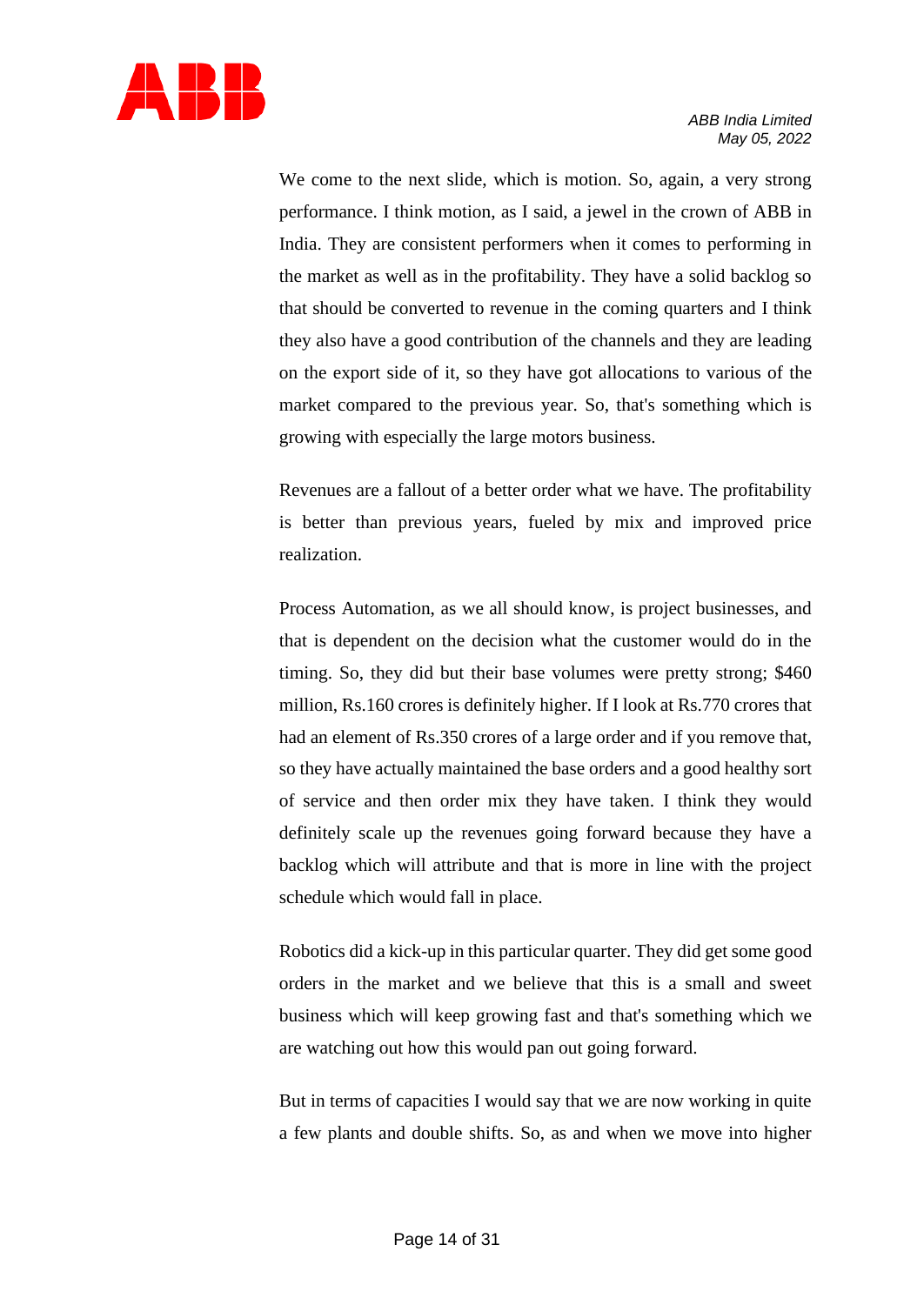

trajectory of growth percentages, so we have headroom to move into the third shift as well.

Yes, this is something on channels. I think this is we already discusses with you. You could go ahead on this.

Outlook and priorities is the last slide. I think it's very important. We have an absolute flawless execution of our order backlog that is pretty much the very important stuff so that we have the conversions to the bottom line and the top line happening correctly. And we look at headwinds on demand/supply chain impact, especially when it comes to electronics and semiconductor-related components what we get in. So, that's something which we are aware of on the ground and we are preparing ourselves to handle it more with the customers as well as internal production line. And we will also see elevated commodity prices and volatility. This is something that we will look at.

And what I did not add into this is the impact of interest cost and the corresponding inflation with the RBI coming up with this, so that's something which we have not added to this, but that we will also keep on watch.

Having these sensitivities, we will definitely make sure that we leverage the positive momentum which has been created in the market and internally also in the production facilities. We will consolidate our cash position.

And of course last but not the least I think without this we cannot survive. So, as Sanjeev always says customer is the only person who gives us the income. So, we'll enhance our engagement with them.

So, this is the last side and I think we probably now open it up for Q&A.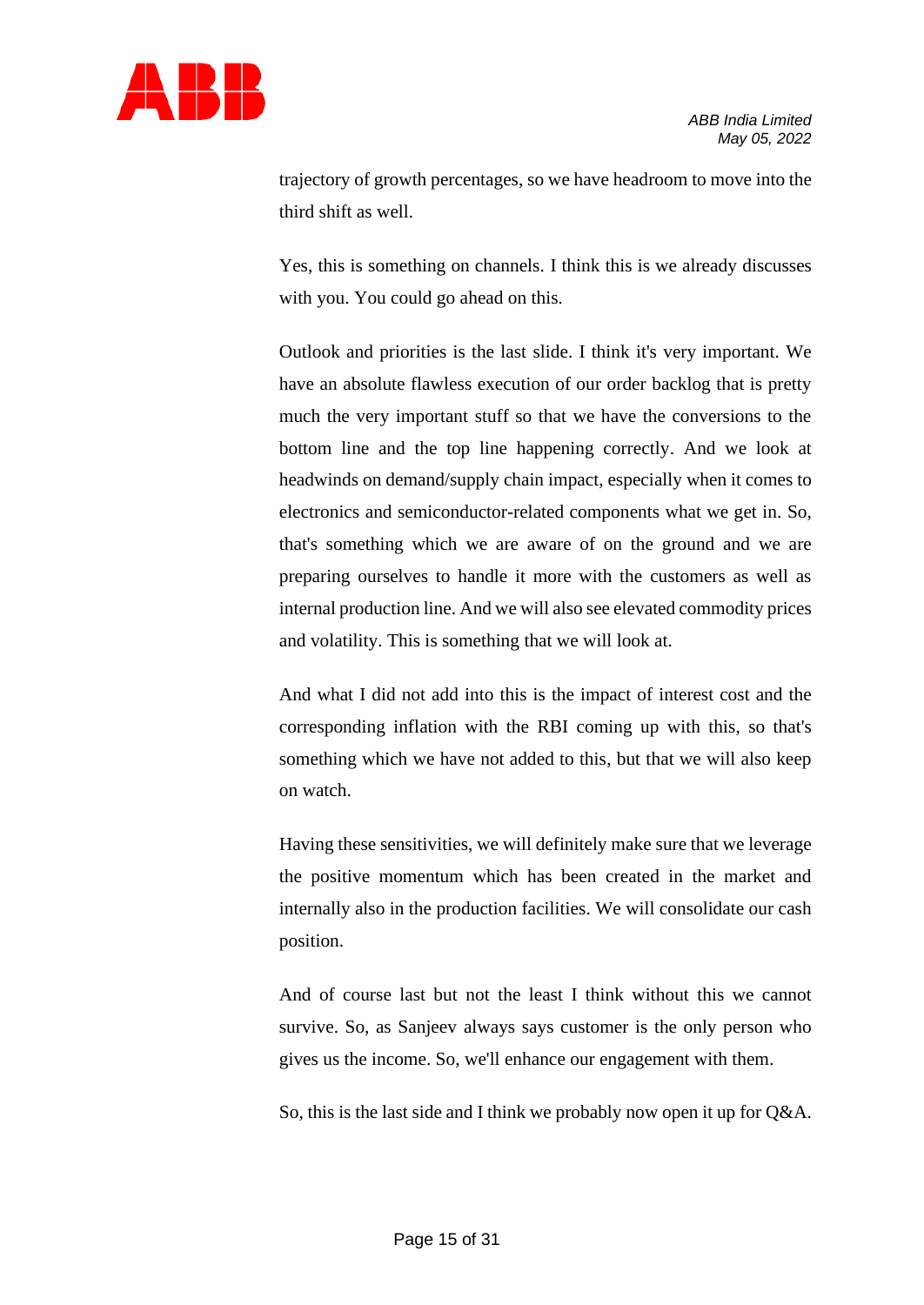

- **Moderator:** We will now begin the question-and-answer session. First question is from the line of Renu Baid from IIFL. Please go ahead.
- **Renu Baid:** My first question is on the sharp commodity inflation that we have seen over the past two months, though it started to taper off but do you perceive any impact of this steep inflation both on near-term margins on the short cycle orders that we have in the backlog as well as do you foresee any risk to demand either in terms of delays or postponement of orders in the near term?
- **Sanjeev Sharma:** It is true that the inflationary pressures are being felt across the globe and also the supply chain disruptions, we are equally aware and also our customers are equally aware and both sides are equally sensitive to it. So, whenever you have such a situation and you are not uniquely a participant in inflation of input cost as a company, then what happens is that distribution of that cost is much easier to the customer base. Customer understands where we are coming from and there is a less resistance and since there are supply chains which are squeezed in the marketplace, customers are also very receptive to receive that pass-on cost from us so. But at the same time, we keep our integrity of our contracts with the customers, if we have committed somewhere wherein the customer has certain price lock in with us, we honor that commitment, we deliver to them, but at the same time when we see that there's an input cost increase from us, we also adjust our prices towards the customer. Luckily for us, the way our portfolio construct is today, we have very fast-moving products. So, the cyclicity of our order to delivery is quite low and that allows us to adjust the price base for us whenever we see input cost variation. So, at this point of time, yes, it's a stressful area, sometimes demand is very strong, so sometimes it is about securing these supplies. I think that's where our attention goes but whenever there's untenable that we should not keep that cost inside our books, we have customers who are very supportive at this point of time.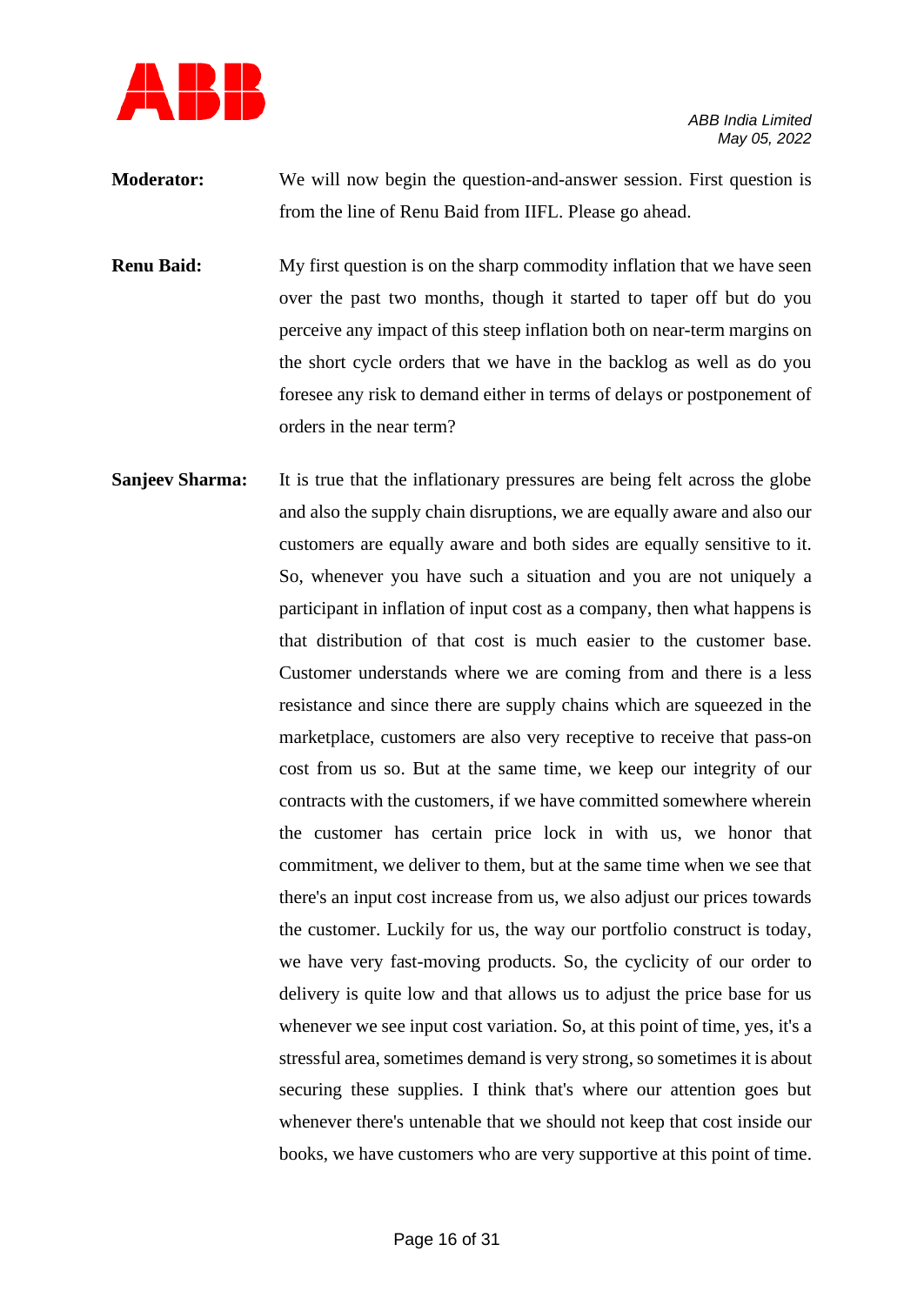

In medium, short term, on the elasticity of the interest rates on demand and elasticity of the cost input on the demand, I think time will tell. Right now, in fact, we can't explain the strength of the demand. In fact, that is the other way around. The markets are strong at this point of time in the multiple market segments and that we also see in the enquiry build up. We have not seen immediate impact on demand reduction, but we never know what will happen six months down the line if the Fed in US continues to increase the interest rate and the RBI follows, obviously, when the credit supply gets squeezed in the market, there is always certain corners of the market which are very interest rate-sensitive, they get a little bit more impacted. So, we will wait and watch, but till that time we continue to serve the customers who are demanding and connected with us.

- **Renu Baid:** Hopefully the double digit PBT margin should not have any headwinds in the near term?
- **Sanjeev Sharma:** Renu, I'm with you.
- **Renu Baid:** The second question that I have is Sridhar has been emphasizing that cash is the focus and that is where everything is driving. So, again it's a repeat like every quarter, how do you plan to use this Rs.2,700 crores cash on books, any related updates on new products or factories, we read about the new smart meter factory being set up at Nashik, so if you can give some more input or insights that will be helpful?
- **Sanjeev Sharma:** So, we are continuously investing and expanding and post-COVID as Sridhar mentioned and also Sanjeev Arora is sitting there, we are expanding our shifts. So, that means we are already hitting the top ceiling of our capacities. There will be an organic growth in our capacity expansion which is already in place in different locations for different product lines, and also, we have inorganic opportunities exposure globally, wherein our global teams are evaluating some global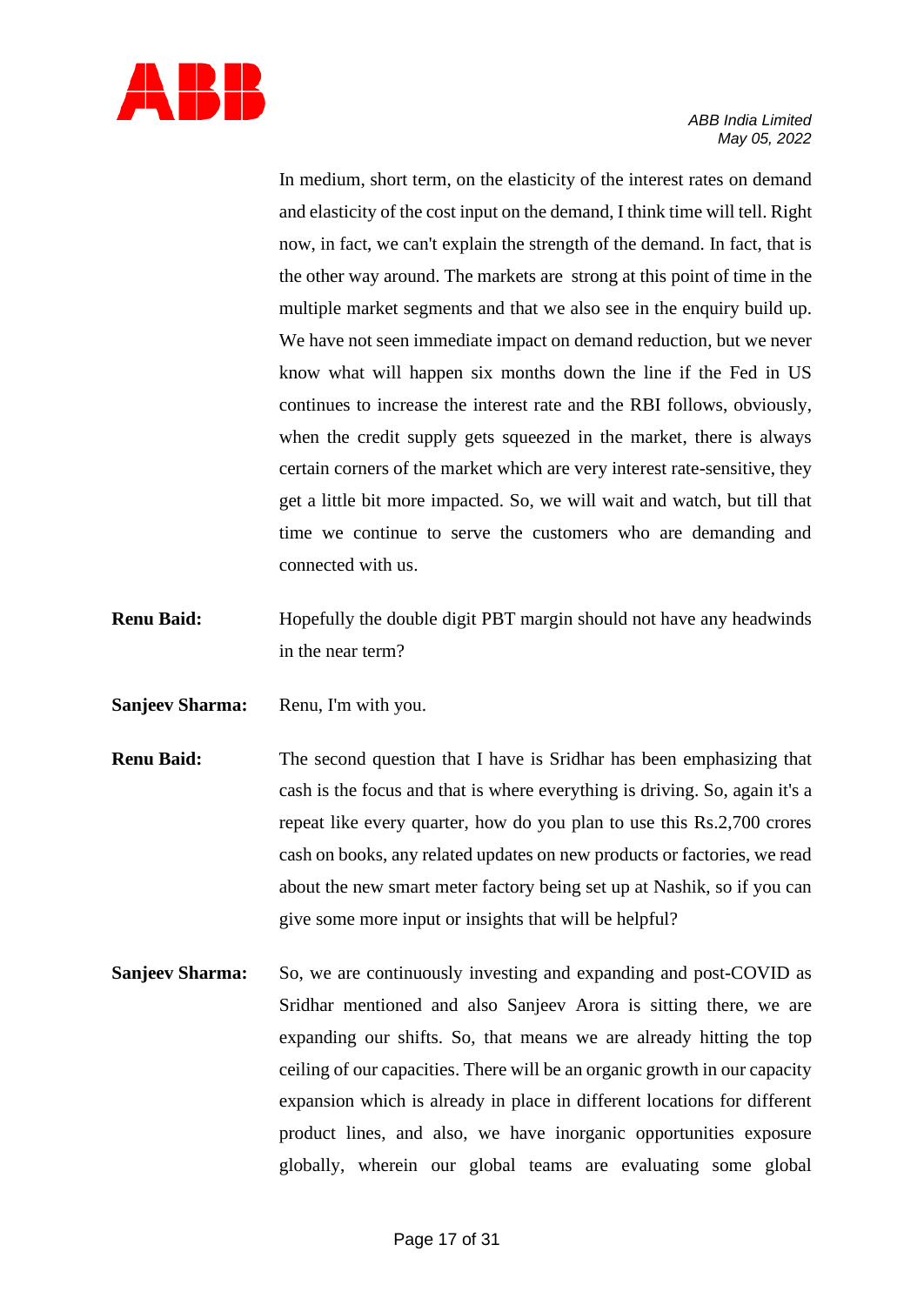

opportunities, and if they get materialized, so that means they will have a local footprint, which we will have to integrate and that's where we fund it with our own accruals. So, both for organic and inorganic, there are things in play, and we hope that's where we will be able to use our cash meaningfully in the volatile markets, but at the same time we continue to consolidate our portfolio and market position. But at the same time, Renu, it doesn't hurt, it really feels good to have some cash in hand.

- **Renu Baid:** True, but anything to quantify in terms of CAPEX that you plan on the next two years?
- **Sanjeev Sharma:** I do have it and there are some announcements we will make sometime in October. And whether you see our BRSR report or sustainability in practice report, we talk about it when we are ready and we have completed because otherwise we are kind of putting a speculation matter in market and you will see some announcements from us but I don't want to hint it at this time because it's bit sensitive for the marketing.
- **Moderator:** The next question is from the line of Ankur Sharma from HDFC Standard Life Insurance. Please go ahead.
- **Ankur Sharma:** Firstly, when I look at your order in flows up 26% YoY, I'm just trying to understand how much of that is driven by the price increases that you may have taken in the last couple of quarters and how much is actually the volume increase, so if you could help us understand and if you exclude that what kind of growth it would look like?
- **Sanjeev Sharma:** I think it's a good question. So, what we will do is, we will have to do a bit of analysis there. Definitely, as the inflation expands and the price expands, there is a definite effect of it, but I would say it's a mix of solid demand plus the price expansion. But let me give you a bit of a flavor with Sanjeev Arora who runs our motion business. So, maybe one of the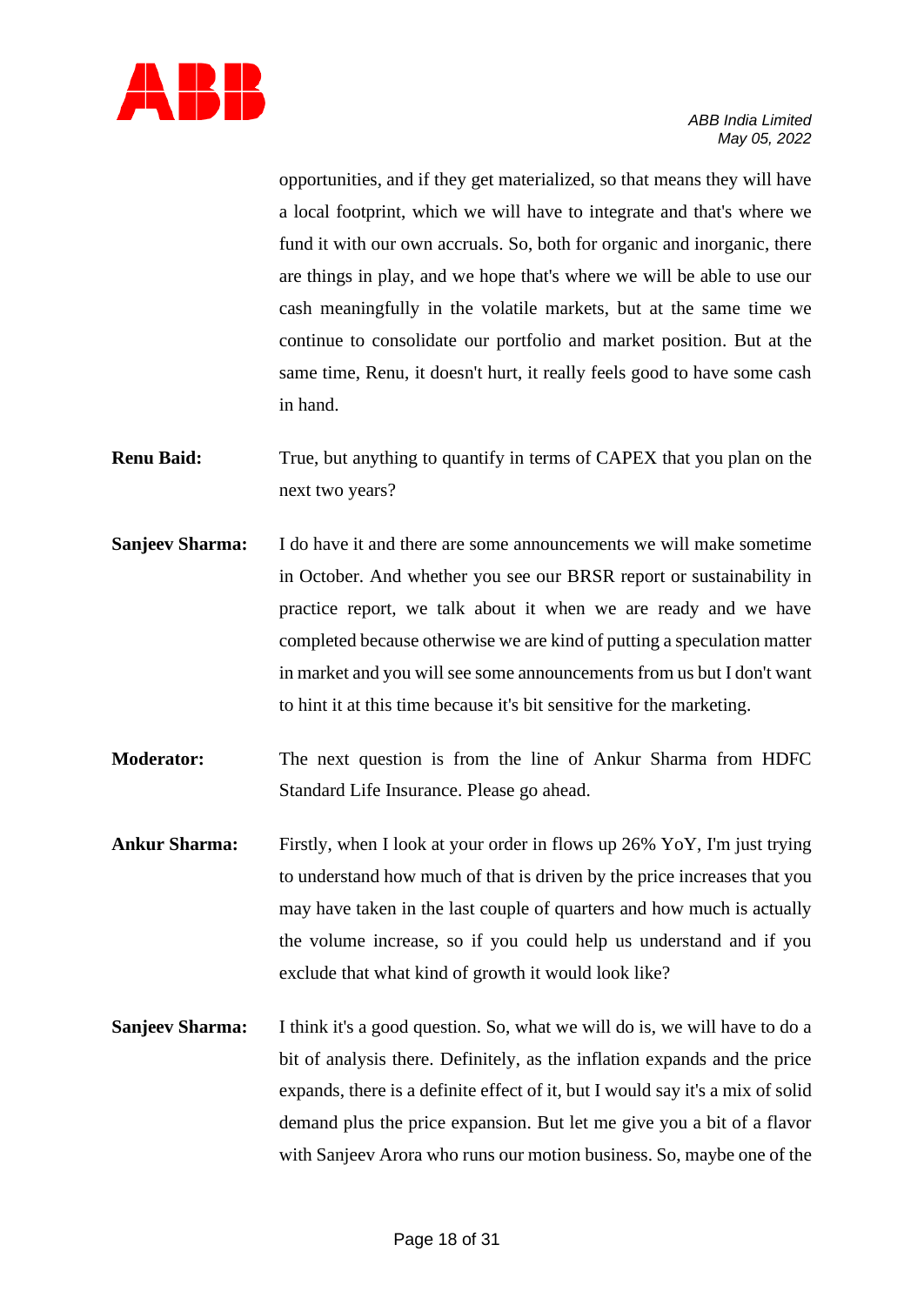

businesses he can pick up so that he gives a bit of a kind of a micro snapshot of the business so that it gives you a flavor.

**Sanjeev Arora:** As in the earlier question you must have heard that how the raw material prices are hurting, but then when the demand is there, it's a bit easy to pass on to the customers. Of course, it hurts, but then we have to do that. Giving a ballpark number of 18% to 20% of the price increase if we compare last Q1 to this Q1, it would be on the price increases roughly and then balance, of course, the natural growth of say in motion business say around 8% to 10%. So roughly about 18% to 20% on the price increases and balance the natural growth and the way we are penetrating into the various geographical segments, exports is growing, we are in tier-2, tier-3 cities, nascent stages of entering new businesses also like having new products like what Sanjeev showed about flame proof motors. So, I think these all put together has given us both the growth momentum from the market standpoint as well as the price increases. So, the combined effect has been quite good for us.

- **Ankur Sharma:** If I may just follow up on the export side, one of the slides it was specifically mentioned that exports doing pretty well on the motors business. If you could help us how much is exports today of the total motors business, any new markets, products, what's really happening there, what's driving this growth for us?
- **Sanjeev Arora:** I think it is good to know that what is driving this and the way we are operating in our factories, the on-time deliveries, the quality and the technology what we have in India is driving this growth. And the story has just begun and it will continue. As far as the numbers, I would say that we have a very good growth. That is the statement what I can make because I cannot say much beyond this, but I can assure you that this is just a beginning.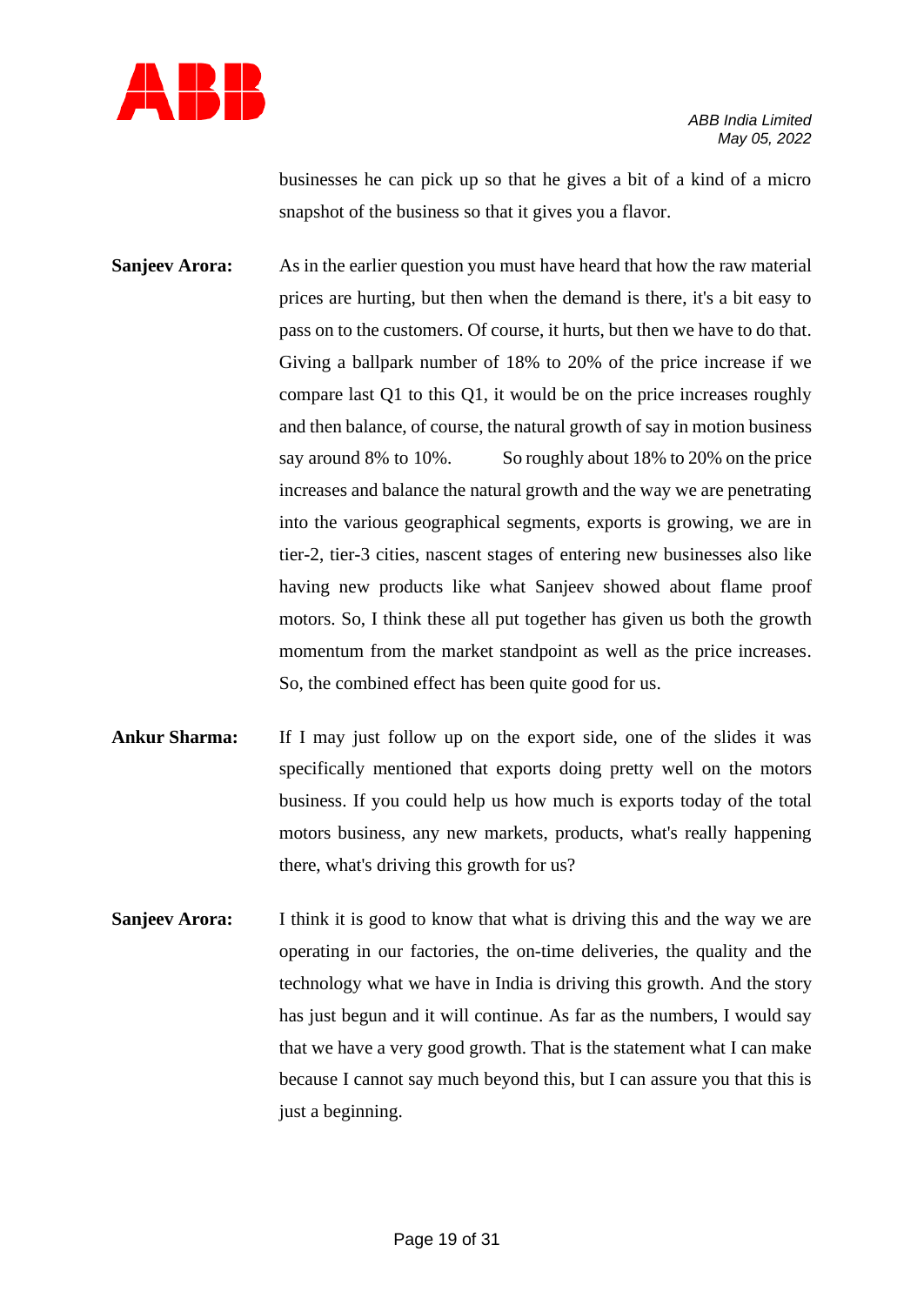

- **Sanjeev Sharma:** Just to compliment what Sanjeev Arora said, so we have export growth, so we did mention plus-33% expansion and give, our operations are world-class, so we have more and more markets being allocated to us as far as North America, South America and other locations. So, our products are flowing in all the directions. That's the effect comes when the global allocation comes to a factory, expansion comes beyond the domestic market. It has a really an exponential effect. That exponential effect is built into our export performance. So, that's what happens with other product lines also. We are exporting more than motors. So, as the geopolitical things as well as other things play out, as and when our global team members become comfortable that India can serve certain key markets, then we always see an exponential effect on those product line and luckily we have created a lot of local supply chains and we are very competitive in the domestic market and when we are competitive in a domestic market which is so price-sensitive, then competing outside is a leverage.
- **Moderator:** The next question is from the line of Aditya Mongia from Kotak Securities. Please go ahead.
- **Aditya Mongia:** The first question that I had was more on margin. See, at this point of time you are a double-digit PBT margin. Could you give us some color on the journey towards the double digit PAT margin that you may want to kind of think through?
- **Sanjeev Sharma:** I would again repeat what I said last time. This question of course comes every quarter. So, I think the first step which we had to reach is to post a credible double-digit margin at the PBT level year-on-year. So, we first started to reach that in Q4 of '21 and this what I mean is without exceptional items because exceptional items is something which we don't consider, it's a one-time topic. So, that's something which we would like to stabilize. So, when we embark on this particular journey, so there are definitely a lot of headwinds in respect to various topics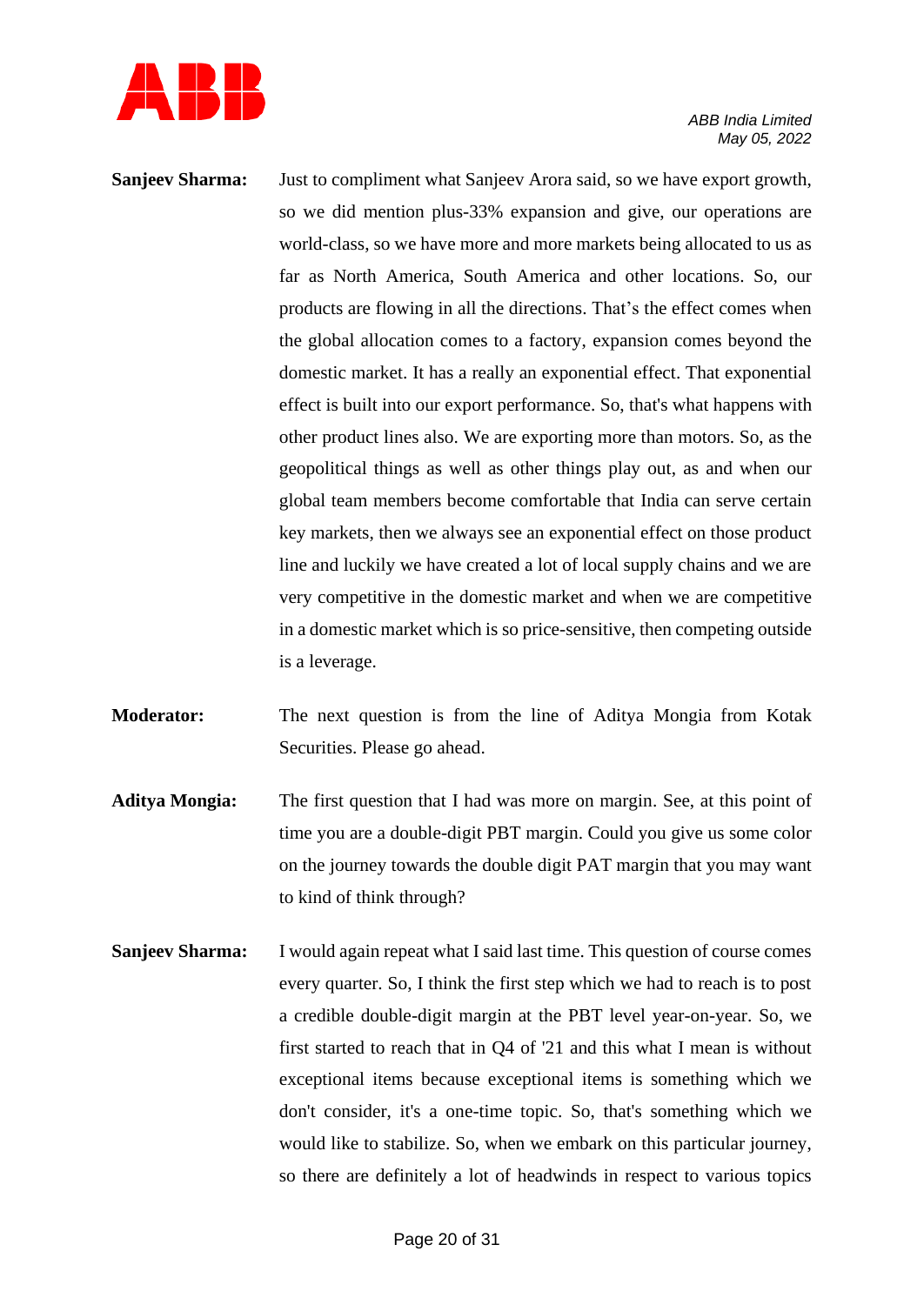

which comes. So, we need to manage that as well and continue to cooppose the 10% of double-digit margin on the PBT level. Yes, our vision is to make sure that in the medium term we are there at the PAT of double digits. So, that's important for us as a target to achieve. But we first do this 10% of PBT level year-on-year. So, I think we need to wait for the first year of 10 percentage PBT on a holistic level that we do without exceptional items and then we immediately shift our gear, how do we improve from there to translate it into the PAT level. Hopefully, I think we also expect some relaxations from the government as well in terms of corporate tax reduction that could also help us.

- **Aditya Mongia:** Second question that I had was on newer areas from where you're getting orders specifically let's say energy efficiency, I wanted to get a sense from you whether numbers are becoming impactful for you already, what kind of response you're getting from customers? If you could give some more sense on whether the opportunity size is higher on the industrial side or on the commercial building side?
- **Sanjeev Sharma:** I think my colleagues will also help mere here. One thing you should know, and I can say by experience and my colleagues also experience it, fundamentally the market and the market participants mindset is changing. Now everybody is looking for the best-in-quality product. I think there's a quite a marked shift on the quality and the technology side of acquisition by our customers and our exposure of our portfolio is more on the industrial customers than on the government customers, but in the government again, we have railways and metros and they're buying best-in-quality and best-in-class components because of their fast trains as well as metro because there's no compromise on those qualities and they're looking for more and more public infrastructure opportunities. But largely industry again, digitalization, energy efficiency, they are becoming a very thoughtful and very conscious aspiration with every acquisition customers are making. And that's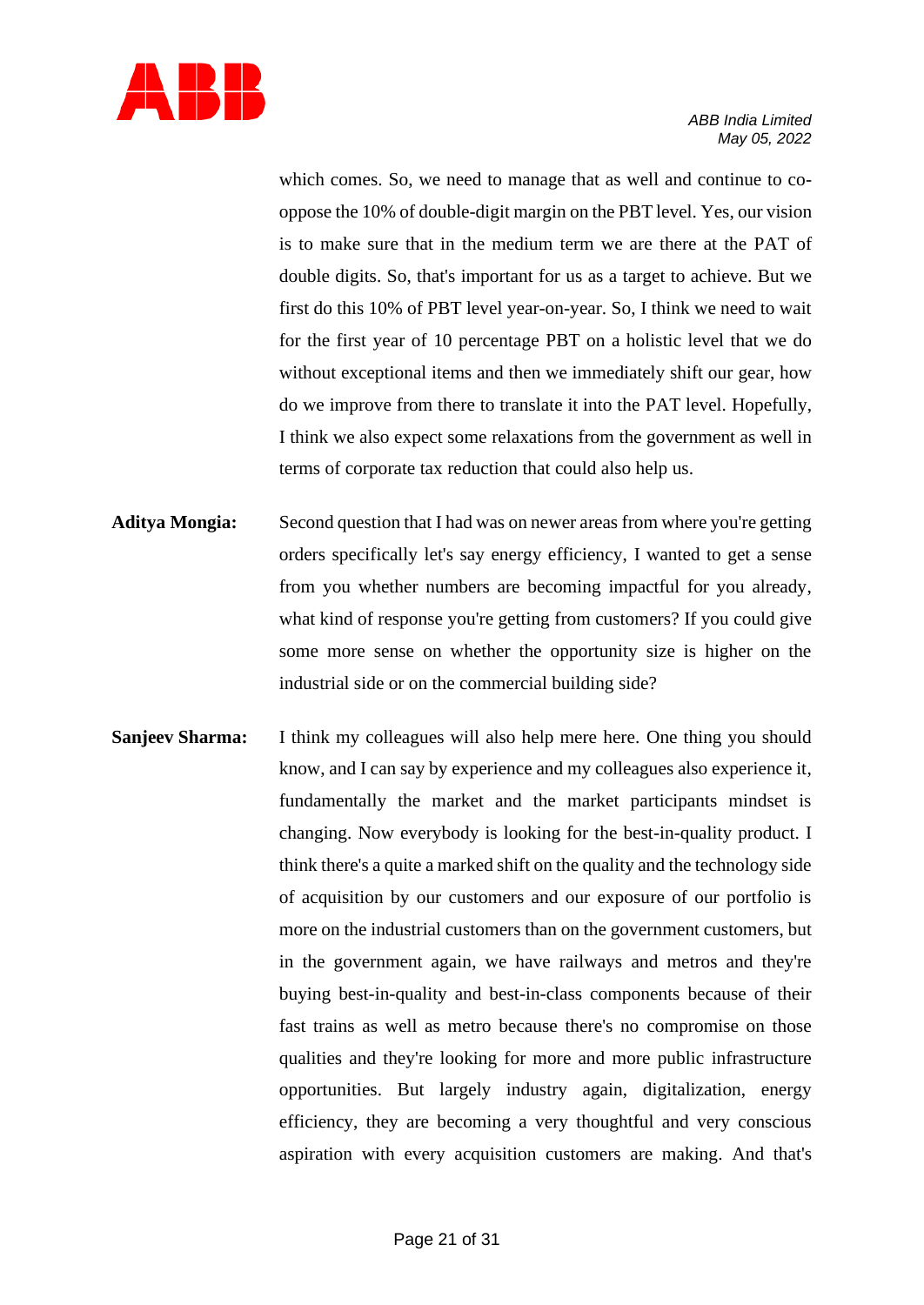

where our portfolio falls in a very sweet spot, whether it's a residential building, people are doing automation of their homes, be it in the offices, people are doing automation of their offices, like the building we are sitting here and talking to you, it's our own building, we are using 5,000 ABB products, out of which 500 are connected digital product and it reduces the energy footprint of our building by 35% and it is being documented by our building management system and as we say in 2030, the 70% of the buildings that will exist, they don't exist right now, they'll be yet to be constructed. And this movement is going in that direction, whether it is hotels. Smarter thing is that it is not the multinational or the global company, it is the domestic customers, domestic corporates, who are consciously buying the energy efficiency portfolio, number one. With that consciousness they save money like you saw my slide about RE-100. Of course, it's a good credential that we are buying green energy but it saves me 30% energy cost and that consciousness and awareness is coming into the customers in making smart decisions about energy efficiency is more productivity for their people. So, that's the kind of a trend we are seeing in the marketplace and we are seeing a marked shift in the attitudes and the acquisition behavior of our customers.

- **Moderator:** The next question is from the line of Charanjit Singh from DSP Mutual Fund. Please go ahead.
- **Charanjit Singh:** My first question is you have talked about the enquiry pipeline remains strong. So, if you can touch upon any key segments where you are seeing this pipeline to be strong or quantification in terms of how large is this pipeline or how it would have grown over the last couple of quarters?
- **Sanjeev Sharma:** So, you saw the segment picture I showed you. When you saw a high green and slightly less green and yellow, that represents our so-called view of market formation. So, dark green means 15%+ growth in the enquiry base. Then when we talk about light green, it is 10%+ market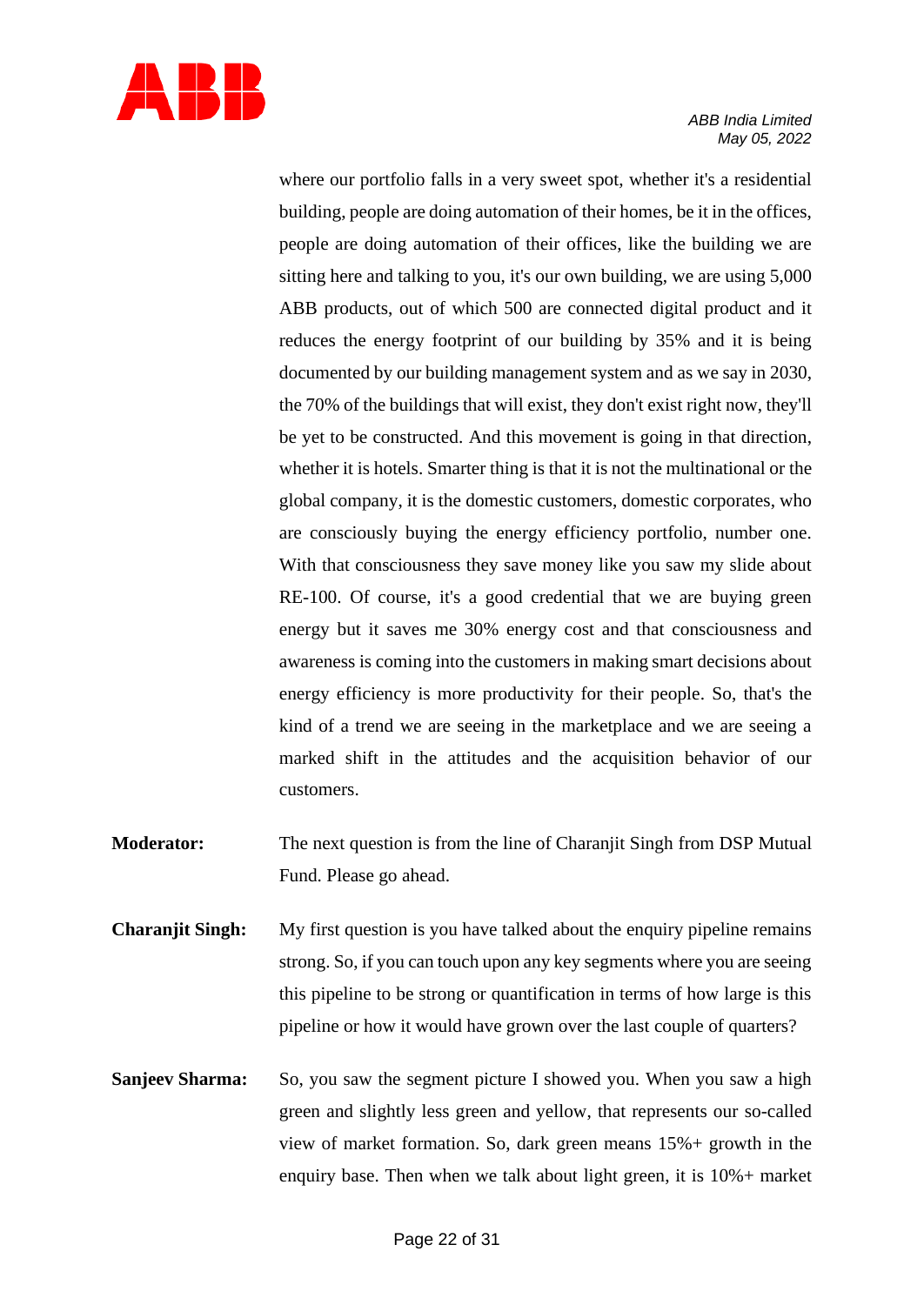

growth. And then we look into the yellow one, it is say 7%, 8%, 9%. So, that correspondingly we get to see the enquiry build up there. What we are saying is that the yellow one which is basically the core sector, there the next cycle of CAPEX has to start and we have started seeing the kind of the preparation by the large corporate in the steel, cement and many other core sectors and that will play out as we go forward. But in terms of quantifying, we use some digital tools where every sales person who's operating in the market knows his enquiry base and all what we do is we also monitor how much conversion we are doing it out of that base and that's where most of our efforts go and so far given plus-26% growth that our conversion rate is good, but in my view it can be better.

- **Charanjit Singh:** My other question is if I look at this channel mix, so distributors have become 34% in our overall channel mix and our nature of the products is also more short cycle, we talked about expanding into tier two, tier three markets. So, if you can touch upon this entire channel expansion and industrial products company looking at more of channel-driven sales, also, looking at tier-two, tier-three markets, so how is this entire business prospect changing and how does this distribution channel mix look like maybe going forward for ABB India.
- **Sanjeev Sharma:** I'll answer it partly and then I'll invite Sanjeev's comment because he's a master in this area. So, as far as we are concerned, we are producing products in the company. When we call it products, so you understand there are three types of products. One is called you have the Manufacture To Stores, (MTS) products wherein you produce it, put into a box, you get an order, and it gets ships out. Then there's an MTO product, which is called Made To Order, wherein the same product which is MTS, you put a relay or some kind of add-on accessories and then it gets shipped out. And then you have ETO product which is Engineer to Order. We use our products but you put them into a subsystem and then you ship out because that next level of value add. Now, these kind of products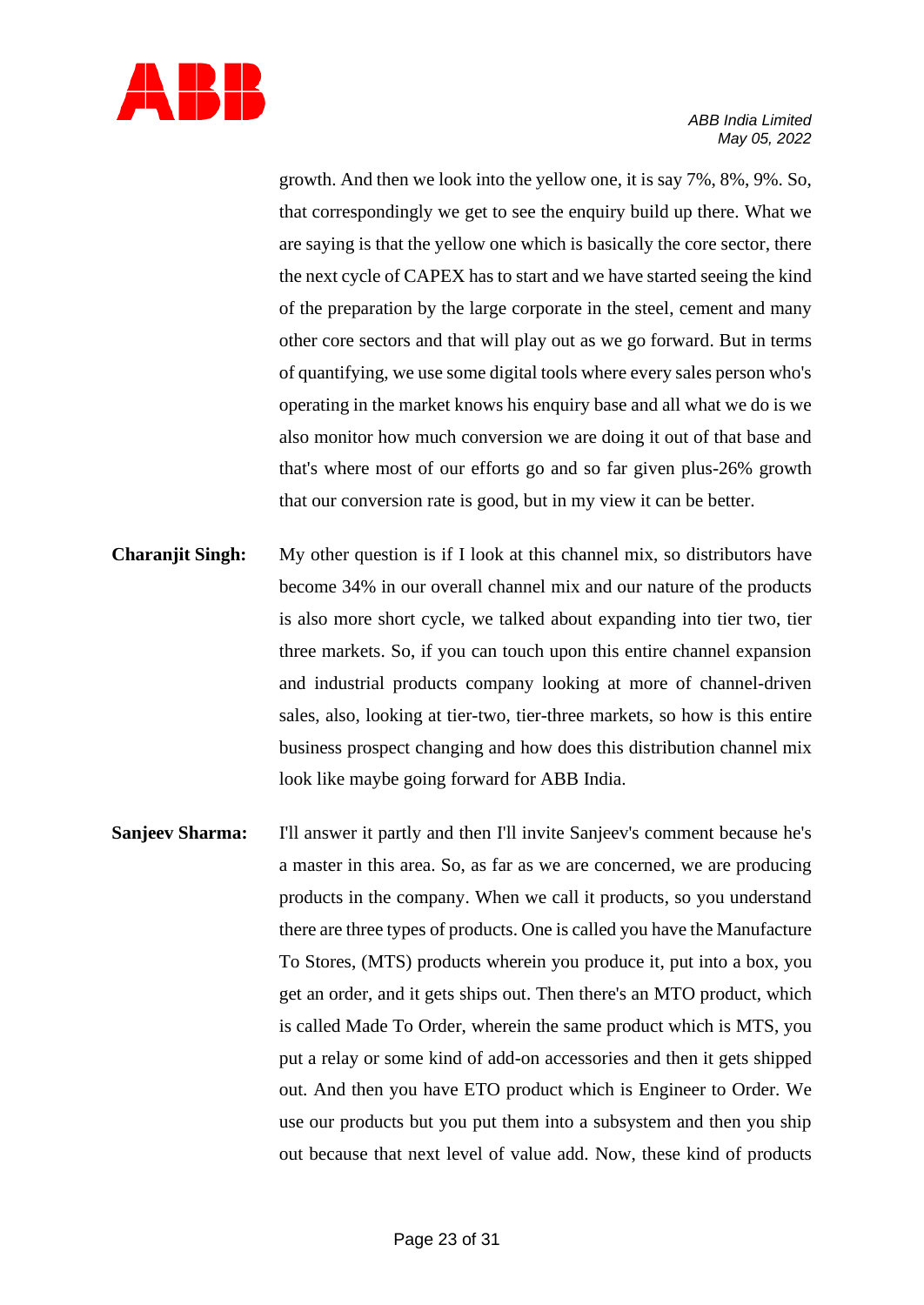

when you have, what happens is, there's already a defined use by the channels, panel builders, integrators who are serving their customers in their proximity. And that's the muscle of ABB that not only our sales people, our engineers, but we have a huge battery of people who are earning their bread and butter every day and every morning and expanding the wealth of their families using our products and our portfolio and they are very loyal to us and we continue to train them and continue to empower them to do more business in tier-1. And since the GDP growth is going into tier-2, tier-3, it's a very natural for us to expand there. Then what happen is our production lines are same, more you sell in the marketplace, more pull it creates for the products from our shelves and then the magic happens because you hit the break-even point and after the break-even point, EBITDA is a natural effect in terms of traction of it and this is a very fantastic business related to a very project heavy business which is top line interesting but then it takes a lot of time to convert profits and convert cash out of it. So, this kind of business again converts orders into cash very quickly. It's very elastic, if your ability to serve and technology is good and perception is good, then you get a multiplier effect very quickly.

**Sanjeev Arora:** Sanjeev, you have said it all, but as the word says, so partner is important in that. So, they are our partners. And it becomes our moral responsibility also to groom them to that level that how we impart our technical training, how we impart them all sorts of factory knowhow, how we produce motors, what are the USPs or drives or switchgear. And then on top of it, how we are actually managing our tier-2, tier-3 cities, which are our white spots and we continuously add the channel partners and also engage in monitoring their performance and supporting them to add new product portfolios of ABB. Humbly speaking, ABB is one company where if a channel partner is there, he can sell anything in ABB's portfolio and then he grows as a natural growth also. So, I think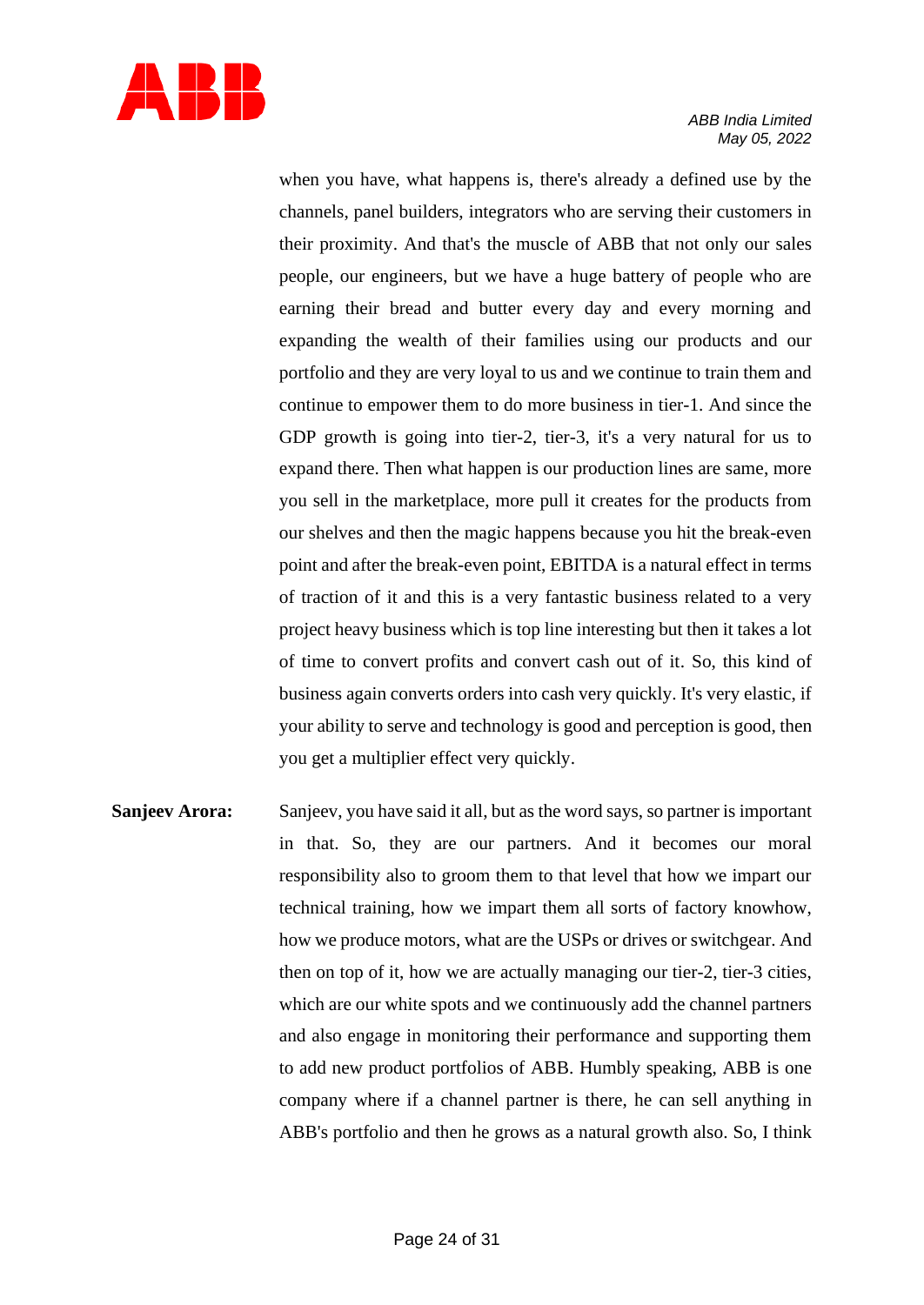

it's a win-win situation and you will see more I would say force into this in coming time.

**Sanjeev Sharma:** So, just to give you a breakdown, we had about 70% in MTO, MTS and ETO space, 20% in service and about 10% in project business. But this project business will expand when the CAPEX in the large heavy industry comes. I really like this portfolio because elasticity of it is to the market demand is very good.

- **Moderator:** The next question is from the line of Sandeep Tulsiyan from JM Financial. Please go ahead.
- **Sandeep Tulsiyan:** First, I would like to hop on the point of margins. When we compare the numbers on a year-on-year basis, we see that the exports and services have grown much slower at 3% versus the overall sales growth of 20% as well as we see the direct sales to customers is lower versus 34% of sales is down to 32%. But despite that we have improved our overall margins as well as gross margins. So, if you could highlight a few points what is driving this margin expansion in the current quarter and going forward as the mix improves given the strong inflows on exports and services, how should we look at the margins panning out say over the next four to eight quarters?
- **TK Sridhar:** Margin is a product of various elements into that. So, first you have the volume impact, then the mix impact of the business is what we deliver and also we have the impact of what is the sort of the supply chain efficiencies which we operate. So, do we have this particular track within the company? Answer to that is, yes. Can we sort of share it with you? Answer to that is no because that's something which is sensitive for the market and it affects the competitiveness of any organization for that matter. So, now how do we drive this is very important. Every business definitely has a KPI that they have to be strong enough in the top line and the bottom line as well. So, the business leaders drive this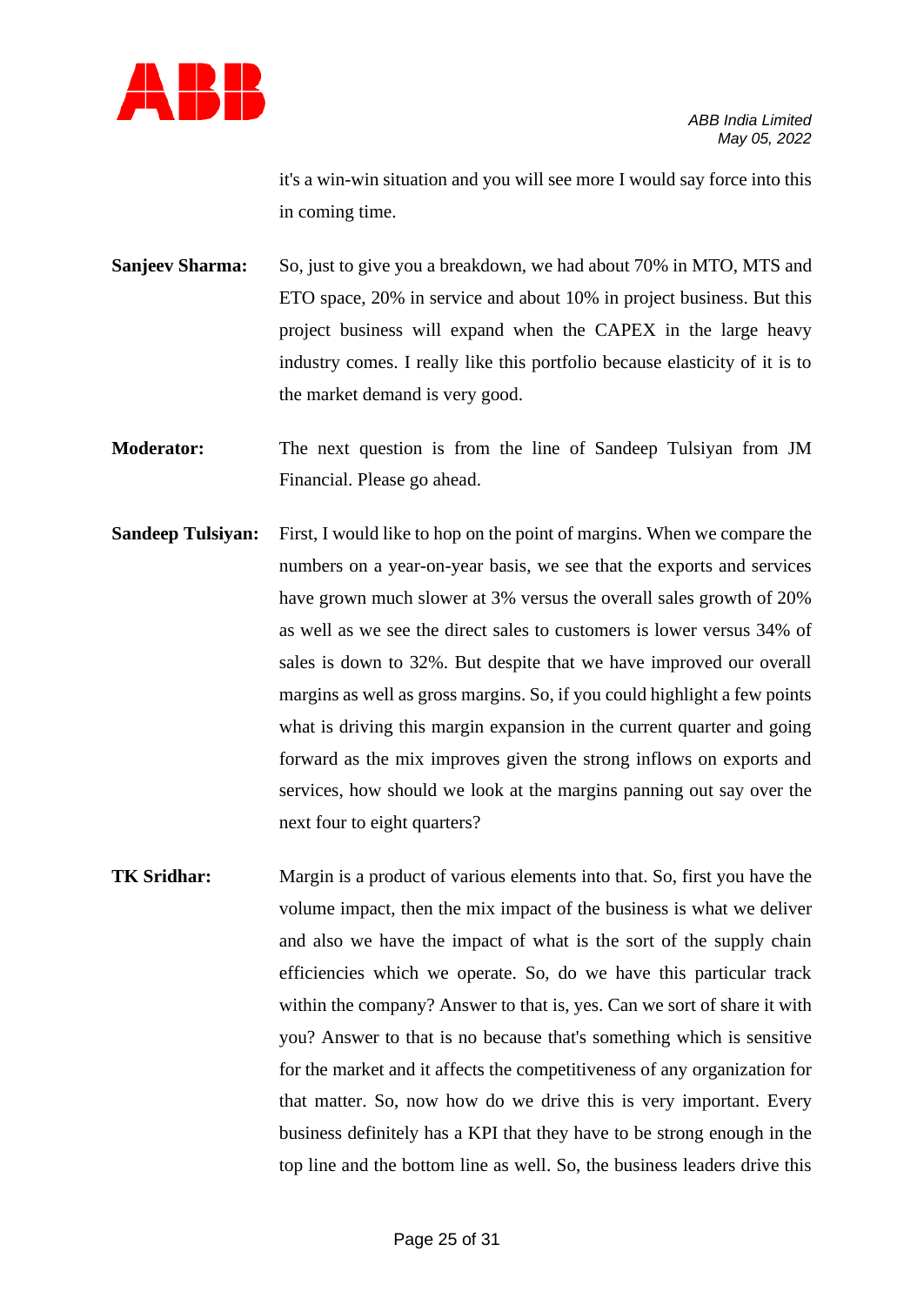

particular agenda in terms of how they maintain the market leadership with the right mix and leveraging on their built up capacities at minimum cost. As what Sanjeev was mentioning, while we are definitely looking at ESG as a topic which is supposed to be not only a compliance topic, but also a business enabler for the reason a) it helps us to showcase these separate topics to the customers to get more businesses, from the quality of customers improve we get a better pricing and b) it also helps us reduce the cost on the other side. So, our energy cost comes down, our water consumption comes down, our waste management control comes down. So, those particular expenses which normally are not seen with the common eyes comes down and that also impacts our competitiveness in a positive way. Now coming to the trajectory as to how do you want to see it, as I mentioned, so our first goal is to make sure that we remain credible on delivering that double digit profitability at PBT level without any exceptional items. That is something which is foremost and most critical for us this year and we do not want to get disturbed to look at how it translates to PAT in immediate future because we are in the next two years we do foresee certain headwind and risk as what you see, for example, the geopolitical stuff was not visible one quarter before, but we got impacted badly because our exports which are there or the global outputs could be impacted like that. So, that was an example. So, that being the case, our first this thing is to do double-digit in the mediumterm, definitely work with the other levers to make sure that we are going to go there to 10% PAT.

**Sandeep Tulsiyan:** Second question is on the employee strength. What we see from the annual report is increased significantly in the last one year, broadly our employee expenses were in that Rs.570, 580 crores ballpark number for the past couple of years and we have also paid out some variable bonuses in the current quarter. So, going forward, how should we look at the overall employee strength since you mentioned we will be utilizing cash to expand capacities, should it increase at a much faster pace than what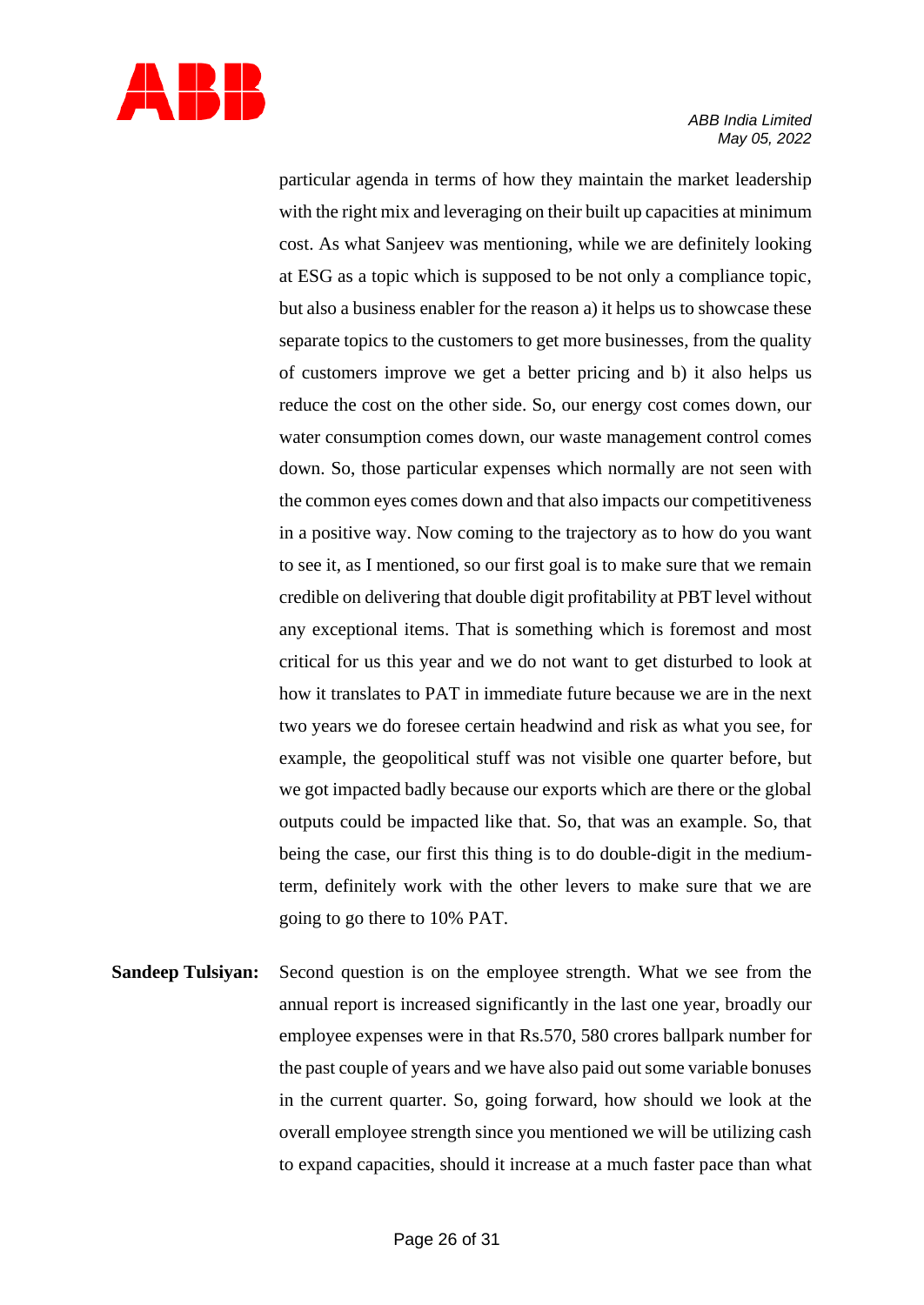

is the trajectory that we have seen in the past three, four years or this is more like a one-time build up and we shouldn't see a similar proportionate increase in future? Given a parent company has mentioned the listing of e-mobility division will be completed in the current quarter, what will be its likely impact on the Indian business?

- **TK Sridhar:** First one is about the employee strength. First of all, in today's market, employee is one of the very key factors with the backlog which we have or any company has it. We need to make sure that the employees are retained. so that's something which we want to do. So, while attrition is good but attrition beyond an extent is something which will hamper our deliverables to the customer. So, that's something which we do not want to run. Typically, when it comes to digital and automation skills, that's something which is very sought-after skill in the market and that's something which we want to retain. The annual increases will continue year-on-year, but we are only trying to make sure that our personal expenses are within the range of 8% to 9% of our sales, which is what has been our trend is what we would like to maintain. While we do this, I think there are certain great initiatives by the business leaders in terms of automating and robotizing some of their operations on the shop floor so that they're flexible with their capacities in terms of how they could manage with less people and more automation. So, that's also something which all business leaders are working on. It's important for us to be agile. Long ones are short is we will have employee cost between 8% to 9%. Digital and the automation capacity skill sets are important for us to fuel the next set of growth which will happen, and the capacities will be managed with balancing between automation and headcount. On the e-mobility part of it, it's a global initiative, so we have nothing to do with it in India at this point of time.
- **Moderator:** We'll take the next question from the line of Ravi Swaminathan from Spark Capital. Please go ahead.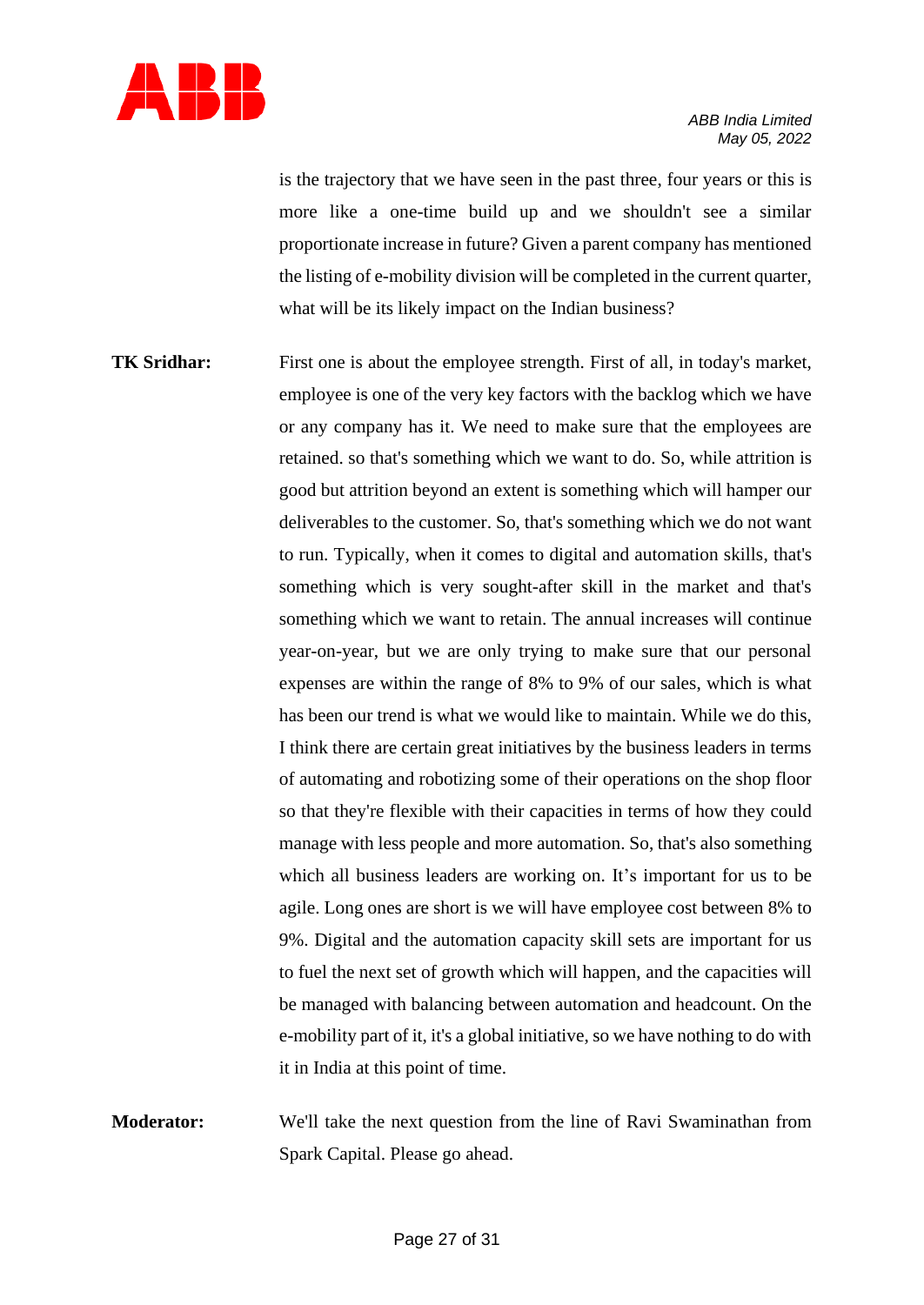

- **Ravi Swaminathan:** My question is with respect to the good growth that we have seen with respect to the electrification products. If you can break that growth into what kind of price increase was it, how much of it was led by distribution reach increase and growth across different low voltage and medium voltage products?
- **Sanjeev Sharma:** I would say it's safe to assume. I think it's a similar pattern. I don't have Kiran right now; he was engaged somewhere else, he would have given you more precise numbers, but I think it's safe to assume what Sanjeev Arora replied earlier for the motion business.
- **Ravi Swaminathan:** The growth in the process automation business has been on the softer side. The run rate still in terms of orders it's more like 400, 450 crores. The last quarter was kind of more like an exception, while the other two segments have grown consistently whereas this segment has been on the softer side. Any particular reason behind that?
- **Sanjeev Arora:** Process automation has got two major businesses which is energy management divisions, another one is the process industries which caters to cement, mining, steel sector. So, as Sanjeev was saying, those customers lie in the 7-8% growth sectors which is a core sector. So, naturally their growth will not be as exciting as what EL & MO is posting at this point of time and they are also project business which is more cyclical and depending on CAPEX this thing. PA, if you want to look at, it we need to look at a three-year rolling average or four-quarter rolling average and that gives you more color rather than looking at quarter-to-quarter.
- **Ravi Swaminathan:** My last question is with respect to the slide 13 that you had mentioned, high moderate low. Each of these categories, if you can give the breakup of contribution to your overall revenue, so basically how much would be the revenue contribution from the high growth segment from the moderate and the medium growth segment?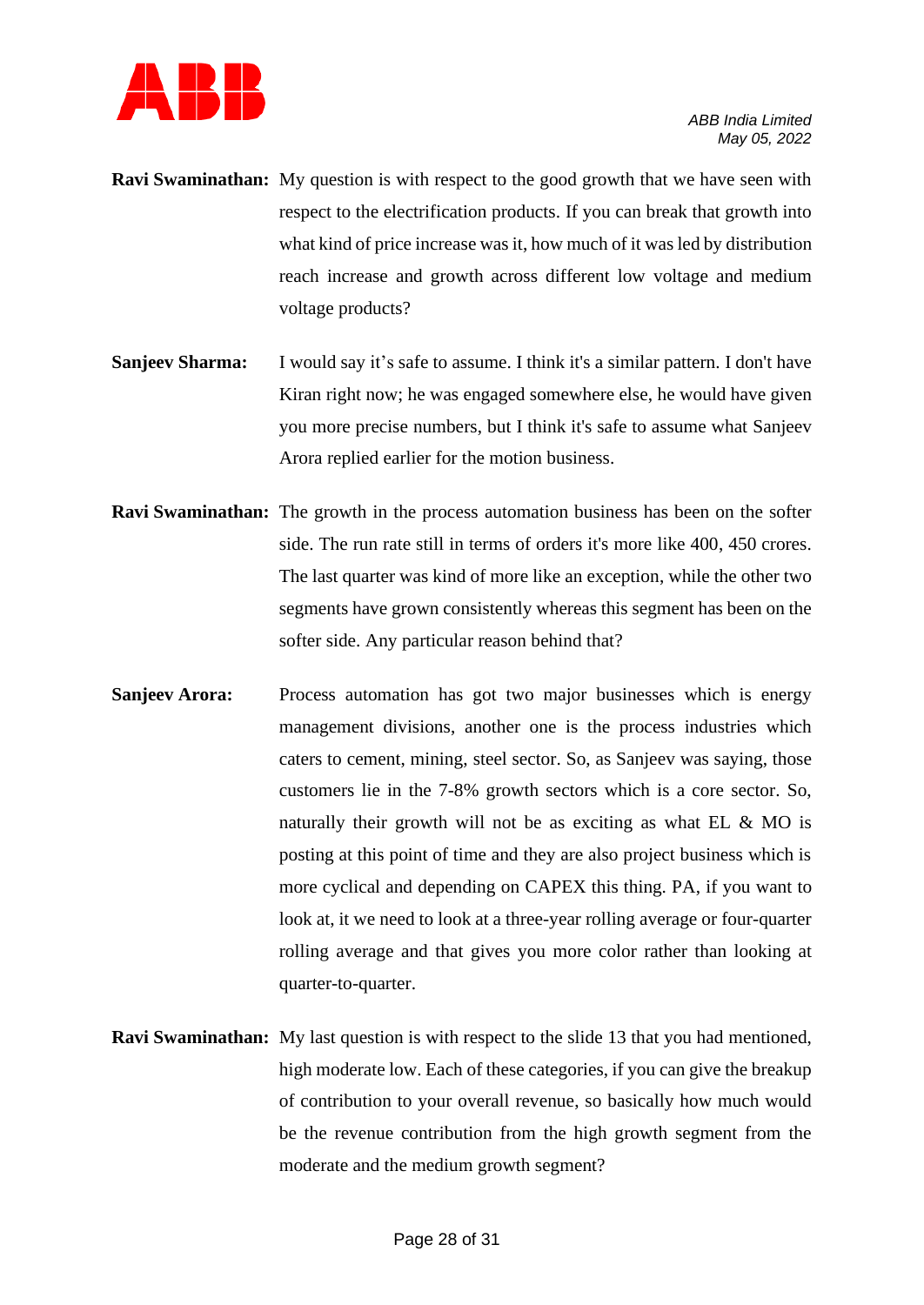

**Sanjeev Sharma:** Ravi, that's a very good question. I'm also very interested to know that. But we had 20 divisions operating in 23 market segments. We do that analysis, but I think we are not in a position to immediately share it with you.

**Moderator:** The next question is from the line of Amit Mahawar from Edelweiss. Please go ahead.

- Amit Mahawar: I just have two quick questions. First is if you see the electrification product division, the growth has been pretty strong, more than 30% visà-vis last two to three year average. Is it right to say that this segment is where we've seen the maximum addition in mandates both globally and domestic market the addressable market expansion? And can we see the profitability scale up in this segment in line with that in terms of potential?
- **Sanjeev Sharma:** So, I would say, we have four engines and I think since you are the market president, I am sure analyze these securities for all the companies. So, I like our portfolio because it has a different aspects of it, but motion and EL, I would say they are part of our growth portfolio. PA is more cyclic because the CAPEX needs to come in. As far as the robotics is concerned, it's really a high growth segment for us. So, that's how it is. In terms of global mandate, EL and MO has a very strong kind of a global mandate because they already have a very good footprint in the country, high localization, and also very good market shares in the right market segments for us. So, that's anyway has a very good flow not only for domestic but also increasingly for the export market. When it comes to robotics, I think you may have heard me before, globally, similar market use 120 robots for 10,000 workers, we use six robots per 10,000 workers. So, it's no brainer that market continues to grow at a faster rate and that we enjoy. Process automation actually is a system business, but it integrates a lot of MO and EL products part of their portfolio apart from control system. So, whenever the CAPEX gets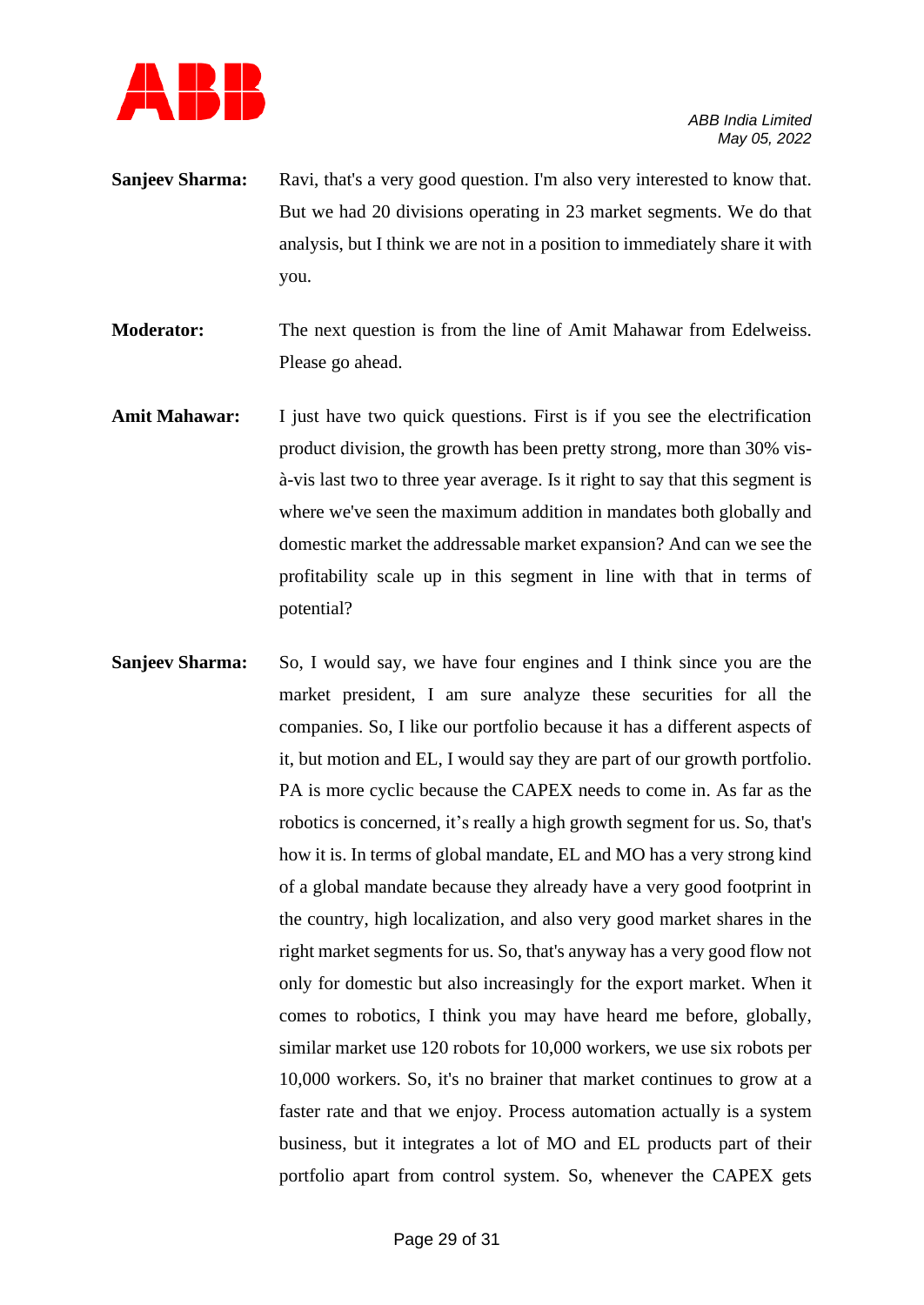

picked up, that cyclicity again gives us the benefit as we go forward. They have a very strong service business on our install base and that again we continue to grow as the more opening takes place and more demand of service on the OPEX side comes on the PA side. So, I would say we have a fairly strong mandate from globally for all the divisions at this point of time. But yes, it is true, robotics is smallest, but at the same time we have put it into a long play for us.

**Amit Mahawar:** What was the FOREX gain in this Q1 vis-à-vis last year Q1?

**TK Sridhar:** So, it's a bit of a more minute detail. I will send you a note. Is that okay?

- **Amit Mahawar:** Sure.
- **TK Sridhar:** I think we are at 15 minutes quarter after four o'clock. So, probably it's time to close the call. So, thank you everyone for attending this particular call and also the efforts gone in preparation for this and also the management team which took out their time to attend to this call. Pretty interesting. We really enjoyed the call. And we're also excited with our journey on the ESG stuff which is not just the ESG but as an enabler for the business, sustainability in practice. So, with these words, we look forward too soon in this year at least try to have a face-to-face meeting with all analysts sometime in the right time so we could probably decide so that the analysts are also taken care of. Thank you very much for attending and looking forward to talk to you in the next quarter.
- **Moderator:** Ladies and gentlemen, on behalf of ABB India Limited, that concludes this conference call. Thank you for joining us and you may now disconnect your lines.

<sup>(</sup>This document has been edited for improving readability)